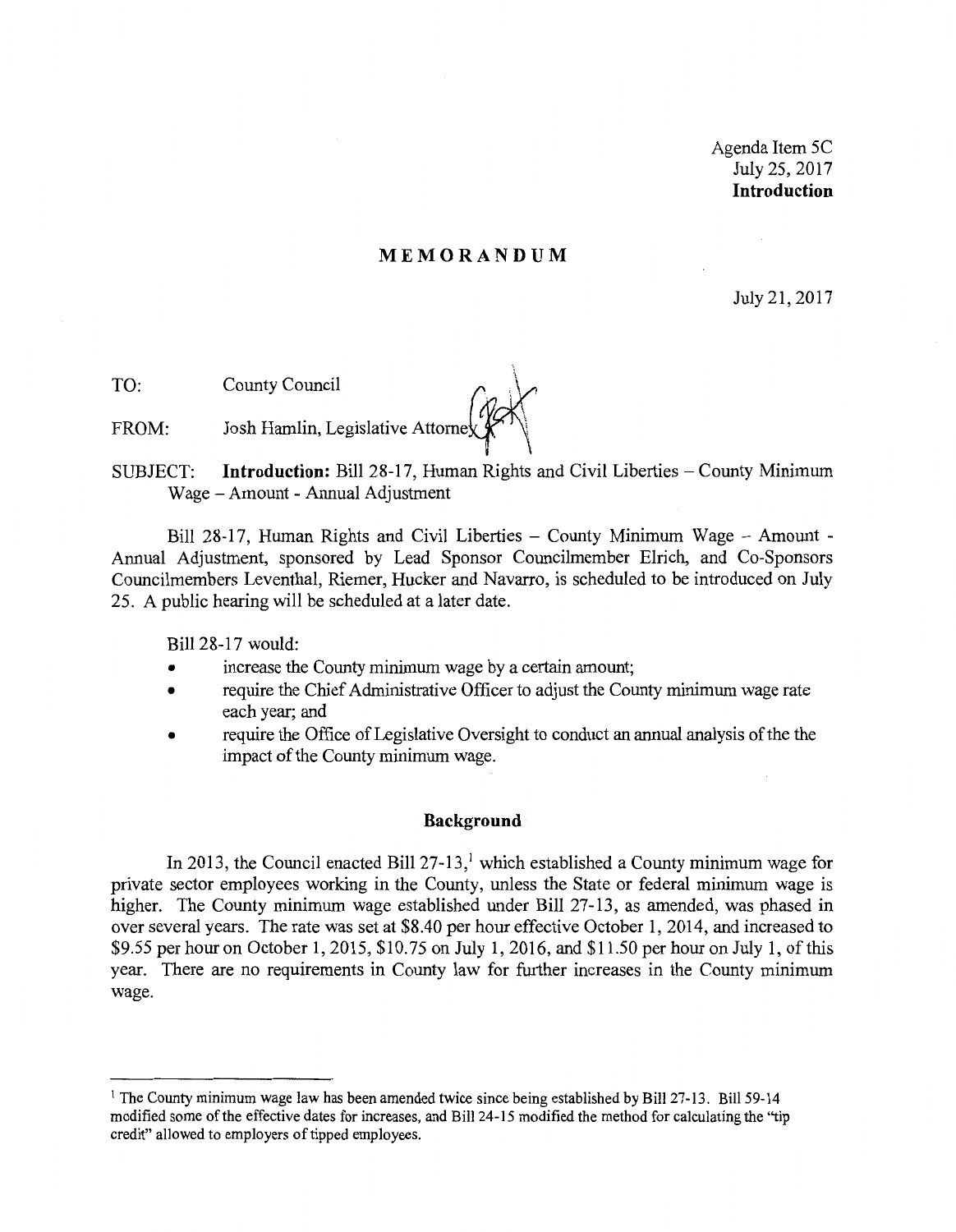The County minimum wage does not apply to a worker who is exempt from the State or federal minimum wage, is under the age of 19 years and is employed no more than 20 hours per week, or subject to an "opportunity wage" under the State or federal law. Employers of tipped employees may include in the computation of their wage amount a "tip credit" not exceeding the County minimum wage less \$4.00 per hour.

In 2014, the Maryland General Assembly enacted a law raising the State's minimum wage from \$7.25 to \$10.10 per hour over four years, with incremental increases to \$8.25 in 2015, \$8.75 in 2016, \$9.25 in 2017, and \$10.10 in 2018. The federal minimum wage is \$7.25 hour and has not changed since  $2009<sup>2</sup>$ . There is a nationwide effort to increase the minimum wage at the federal, state, and local levels to \$15.00 per hour, which has thus far had some success.<sup>3</sup> California and New York have enacted statewide laws that would increase the minimum wage in those states to \$15.00 per hour over a period of years. In addition, several local jurisdictions and the District of Columbia have passed laws gradually increasing their minimum wage to \$15.00 per hour.

# *Bill 12-16*

In January of this year, the Council enacted Bill  $12-16$ ,<sup>4</sup> which would have extended the incremental increases set in County law by Bill 27-13 to go up to \$15 per hour. The scheduled increases under Bill 12-16 were based on the size of the employer: workers whose employers have 26 or more employees would reach \$15.00 per hour by  $2020^5$  and those of employers with 25 or fewer employees by July 1, 2022. 6 Bill 12-16 would also have required, beginning in 2023, annual adjustments to the minimum wage by the annual average increase, if any, in the Consumer Price Index for urban wage earners and clerical workers for the previous calendar year.

Bill 12-16 also included a "safety-valve" provision that would allow the County Executive the ability to pause implementation of a scheduled increase under certain adverse economic conditions. These conditions included: if total private employment for Montgomery County decreased by 1.5 percent over the period from April 1 to June 30 of the previous year; total private employment for Montgomery County decreased by 2.0 percent over the period from January 1 to June 30 of the previous year; the Gross Domestic Product of the United States experienced negative growth for the preceding two quarters: or the National Bureau of Economic Research determined that the United States economy is in recession.

 $2 A$  chart showing the federal minimum wage rates from 1938-2009 is at: <http://www.dol.gov/whd/minwage/chart.htm>

<sup>&</sup>lt;sup>3</sup> A summary of jurisdictions approving some form of minimum wage increase in 2016 is at:

[http:/ /raisetheminimumwage.com/21-states-localities-approved-minimum-wage-increases-in-2016/](http://raisetheminimumwage.com/21-states-localities-approved-minimum-wage-increases-in-2016/)

<sup>4</sup>The packet for Council action on Bill 12-16 is at:

[http://www.montgomerycountymd.gov/COUNCIL/Resources/Files/bill/2016/Packets/20170117 6.pdf](http://www.montgomerycountymd.gov/COUNCIL/Resources/Files/bill/2016/Packets/20170117_6.pdf)

<sup>&</sup>lt;sup>5</sup> The scheduled increases in the minimum wage paid by employers of 26 or more employees under Bill 12-16 were: · \$12.50/hr. effective July 1, 2018; \$13.75 in 2019; and \$15.00 in 2020.

<sup>&</sup>lt;sup>6</sup> The scheduled increases in the minimum wage paid by employers of 25 or fewer employees under Bill 12-16 were: \$12.00/hr. effective July 1, 2018; \$12.75 in 2019; \$13.50 in 2020; \$14.25 in 2021; and \$15.00 in 2022.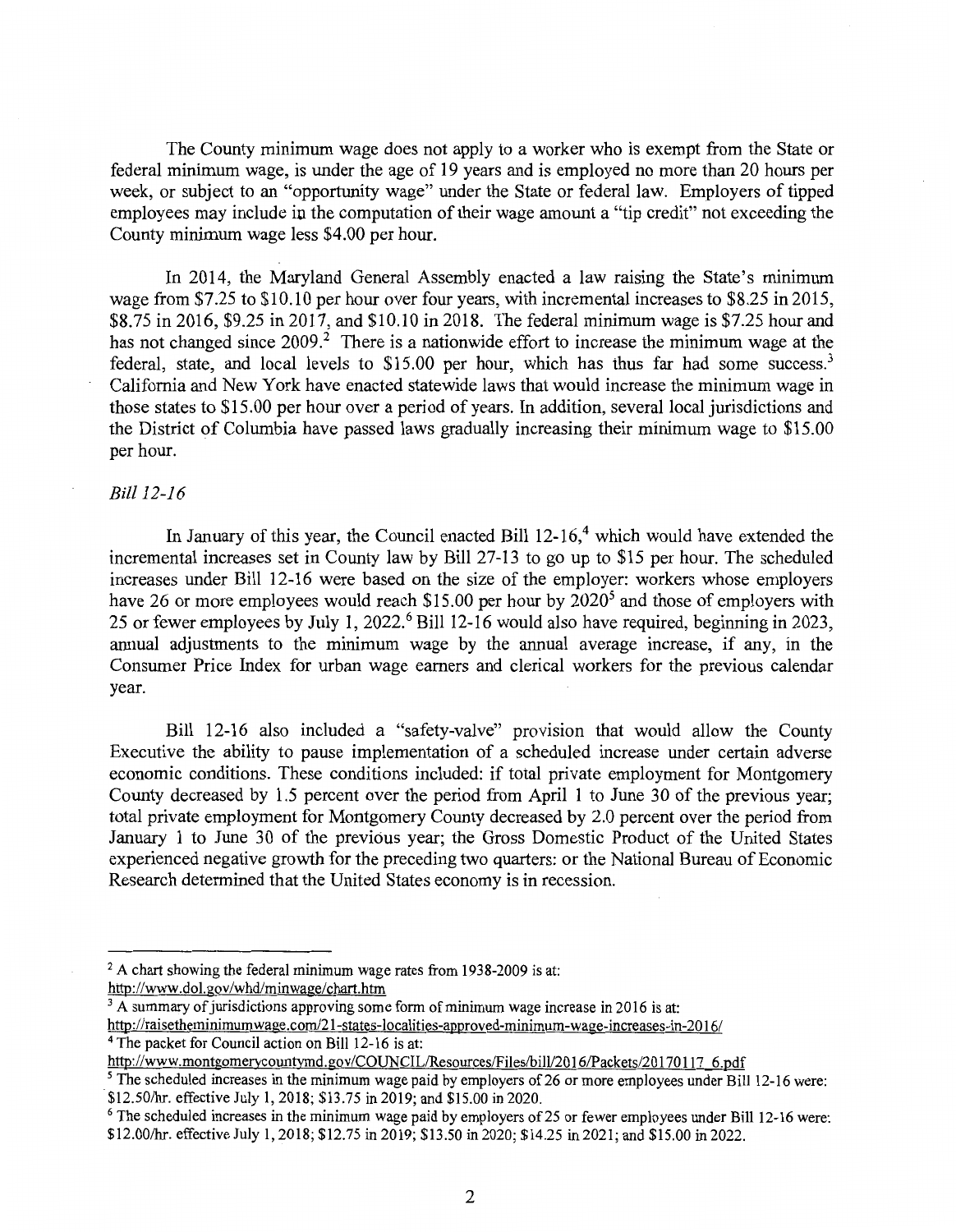On January 23, 2017, the Executive vetoed Bill 12-16. In a memorandum explaining his veto (©8-10), he expressed support for "the effort to move toward \$15 per hour" but indicated that the enacted Bill went "too far, too fast." The Executive expressed hope that a new bill, with broader support, could be introduced "in the near future," and called for a study, to be completed by July of this year, examining the anticipated fiscal and economic impact of an increased County minimum wage. In addition to the study, the Executive cited exemptions for small businesses and youth workers, and the provision for reaching a \$15/hour minimum wage by 2022, as preconditions for him to fully agree with a new bill increasing the minimum wage.

# *Bill 28-17*

Bill 28-17 would replicate the changes that would have been implemented under Bill 12- 16, but with two key distinctions aimed at addressing issues that were raised during that Bill's consideration. Under Bill 28-17, two additional classes of employers would be subject to the slower phase-in schedule for smaller employers (i.e., \$15.00/hr by 2022). This schedule would apply to employers who: (1) employ 25 or fewer employees; (2) have tax exempt status under Section 501(c)(3) of the Internal Revenue Code; or (3) provide "home health services" or "home or community-based services," as defined under federal Medicaid regulations (see ©11-19), and receive at least 75% of gross revenues through state and federal medical programs. The third group (Medicaid funded employers) would have to be determined eligible by the Office of Human Rights. Bill 28-17 would retain the annual adjustment based on increases in the Consumer Price Index and the requirement that the Office of Legislative Oversight provide the Council with an annual analysis of the impact of the County minimum wage on the local economy. The Bill will also include the "safety-valve" provisions of Bill 12-16, which allow the Executive to temporarily suspend scheduled increases during the phase-in.

# **Legal Authority**

Montgomery County can set its own minimum wage by law even though the State of Maryland has a minimum wage law. In *City of Baltimore v. Sitnick,* 254 Md. 303 (1969), the Maryland Court of Appeals upheld a city ordinance establishing a minimum wage standard that was higher than the State standard. In that case, the plaintiffs argued that State law had preempted the field of minimum wage. In rejecting that argument, the Court held that the City of Baltimore could pass its own minimum wage law based on the city's exercise of concurrent power because the city law did not conflict with the State law.

| This packet contains:                                         | Circle $#$ |
|---------------------------------------------------------------|------------|
| Bill 28-17                                                    |            |
| Legislative Request Report                                    |            |
| County Executive veto memo                                    |            |
| 42 C.F.R. $\S$ 440.70. Home health services                   |            |
| 42 C.F.R. § 440.180. Home and community-based waiver services | 16         |

F:\LA W\BILLS\1728 Minimum Wage -Annual Adjustment\lntro Memo.Doc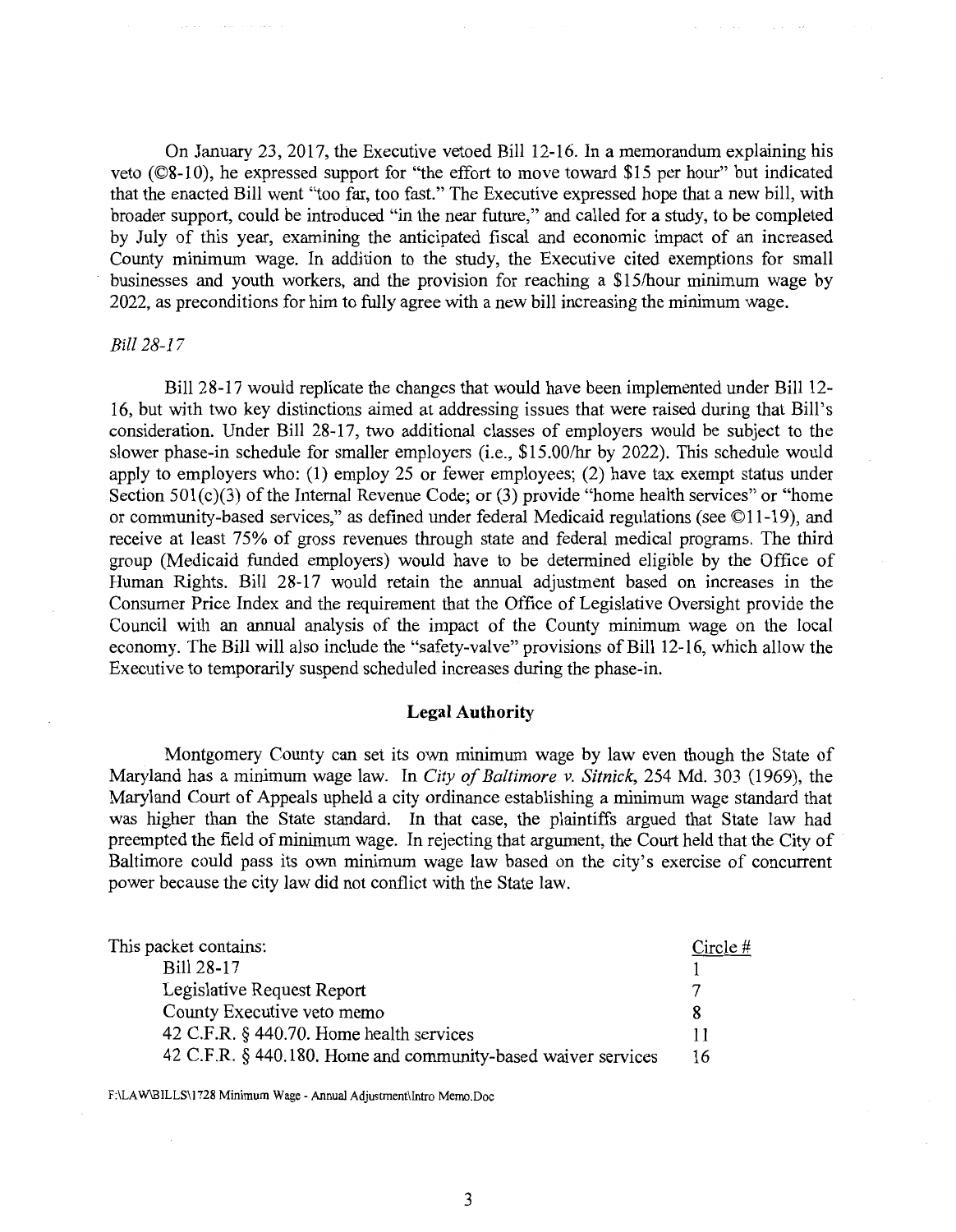| Bill No. 28-17                     |                                   |  |  |
|------------------------------------|-----------------------------------|--|--|
| Concerning: Human Rights and Civil |                                   |  |  |
|                                    | Liberties - County Minimum Wage - |  |  |
|                                    | Amount - Annual Adjustment        |  |  |
| Revised: 07/13/2017   Draft No. 2  |                                   |  |  |
| Introduced: July 25, 2017          |                                   |  |  |
| Expires: January 25, 2019          |                                   |  |  |
| Enacted:                           |                                   |  |  |
| Executive:                         |                                   |  |  |
| Effective:                         |                                   |  |  |
| Sunset Date: None                  |                                   |  |  |
| Ch. Laws of Mont. Co.              |                                   |  |  |
|                                    |                                   |  |  |

# **COUNTY COUNCIL FOR MONTGOMERY COUNTY, MARYLAND**

Lead Sponsor: Councilmember Elrich Co-Sponsors: Councilmembers Leventhal, Riemer, Rucker and Navarro

# **AN ACT** to:

- (1) increase the County minimum wage by a certain amount;
- (2) require the Chief Administrative Officer to adjust the County minimum wage rate each year;
- (3) require the Office of Legislative Oversight to conduct an annual analysis of the impact of the County minimum wage; and
- ( 4) generally amend the laws governing the minimum wage

### By amending

Montgomery County Code Chapter 27, Human Rights and Civil Liberties Article XI. County Minimum Wage Section 27-68

By adding

Montgomery County Code Chapter 27, Human Rights and Civil Liberties Article XI. County Minimum Wage Section 27-70A

| <b>Boldface</b><br><b>Underlining</b><br>Single boldface brackets<br>Double underlining<br>[[Double boldface brackets]]<br>$\rightarrow$ $\rightarrow$ $\rightarrow$ | Heading or defined term.<br>Added to existing law by original bill.<br>Deleted from existing law by original bill.<br>Added by amendment.<br>Deleted from existing law or the bill by amendment. |
|----------------------------------------------------------------------------------------------------------------------------------------------------------------------|--------------------------------------------------------------------------------------------------------------------------------------------------------------------------------------------------|
|                                                                                                                                                                      | Existing law unaffected by bill.                                                                                                                                                                 |

*The County Council for Montgomery County, Maryland approves the following Act:*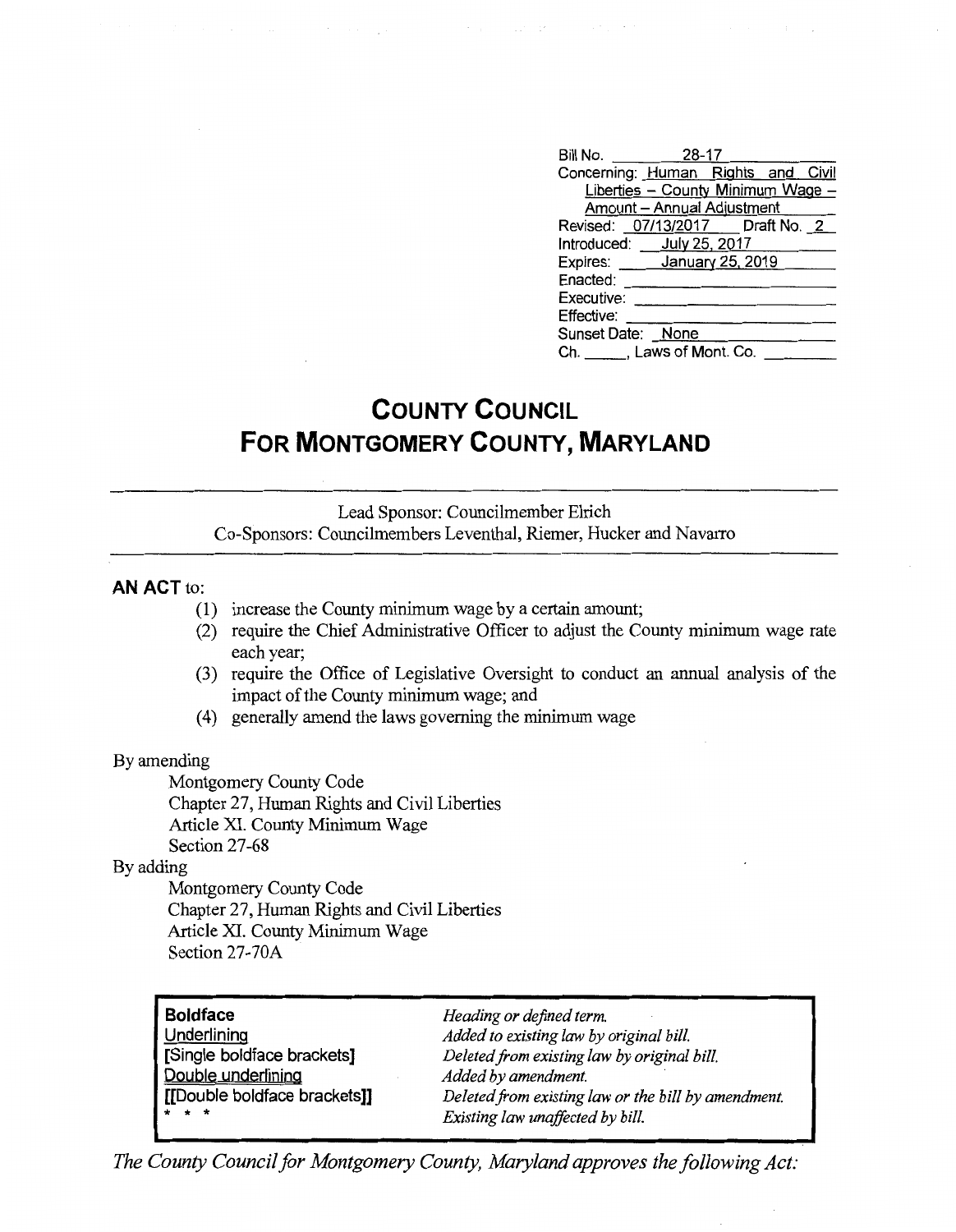| $\mathbf{1}$   |                        | Sec 1. Section 27-68 is amended and Section 27-70A is added as follows:      |
|----------------|------------------------|------------------------------------------------------------------------------|
| $\mathbf{2}$   | $27 - 68.$             | Minimum Wage Required.                                                       |
| $\mathfrak{Z}$ | (a)                    | County minimum wage. Except as provided in Subsection (b), an                |
| 4              |                        | employer must pay wages to each employee for work performed in the           |
| 5              |                        | County at least the greater of:                                              |
| 6              |                        | the minimum wage required for that employee under the Federal<br>(1)         |
| 7              |                        | Act;                                                                         |
| 8              |                        | the minimum wage required for that employee under the State<br>(2)           |
| 9              |                        | Act; or                                                                      |
| 10             |                        | $[$11.50]$ \$15.00 per hour.<br>(3)                                          |
| 11             | (b)                    | Annual adjustment. The Chief Administrative Officer must adjust the          |
| 12             |                        | <u>minimum wage rate required under Subsection (a)(3), effective July 1,</u> |
| 13             |                        | 2023, and July 1 of each subsequent year, by the annual average              |
| 14             |                        | increase, if any, in the Consumer Price Index for Urban Wage Earners         |
| 15             |                        | and Clerical Workers, CPI-W, or a successor index, for the previous          |
| 16             |                        | calendar year. The Chief Administrative Officer must calculate the           |
| 17             |                        | adjustment to the nearest multiple of five cents, and must publish the       |
| 18             |                        | <u>amount of this adjustment not later than March 1 of each year.</u>        |
| 19             | $\Omega$               | <i>Exclusions.</i> The County minimum wage does not apply to an employee     |
| 20             |                        | who:                                                                         |
| 21             |                        | is exempt from the minimum wage requirements of the State or<br>(1)          |
| 22             |                        | Federal Act;                                                                 |
| 23             |                        | is under the age of 19 years and is employed no more than 20<br>(2)          |
| 24             |                        | hours per week; or                                                           |
| 25             |                        | is subject to an opportunity wage under the State or Federal Act.<br>(3)     |
| 26             | $[(c)](\underline{d})$ | <i>Retaliation prohibited.</i> A person must not:                            |
| 27             |                        | retaliate against any person for:<br>(1)                                     |

where the properties of the second contract the properties of the second contract  $\mathcal{C}$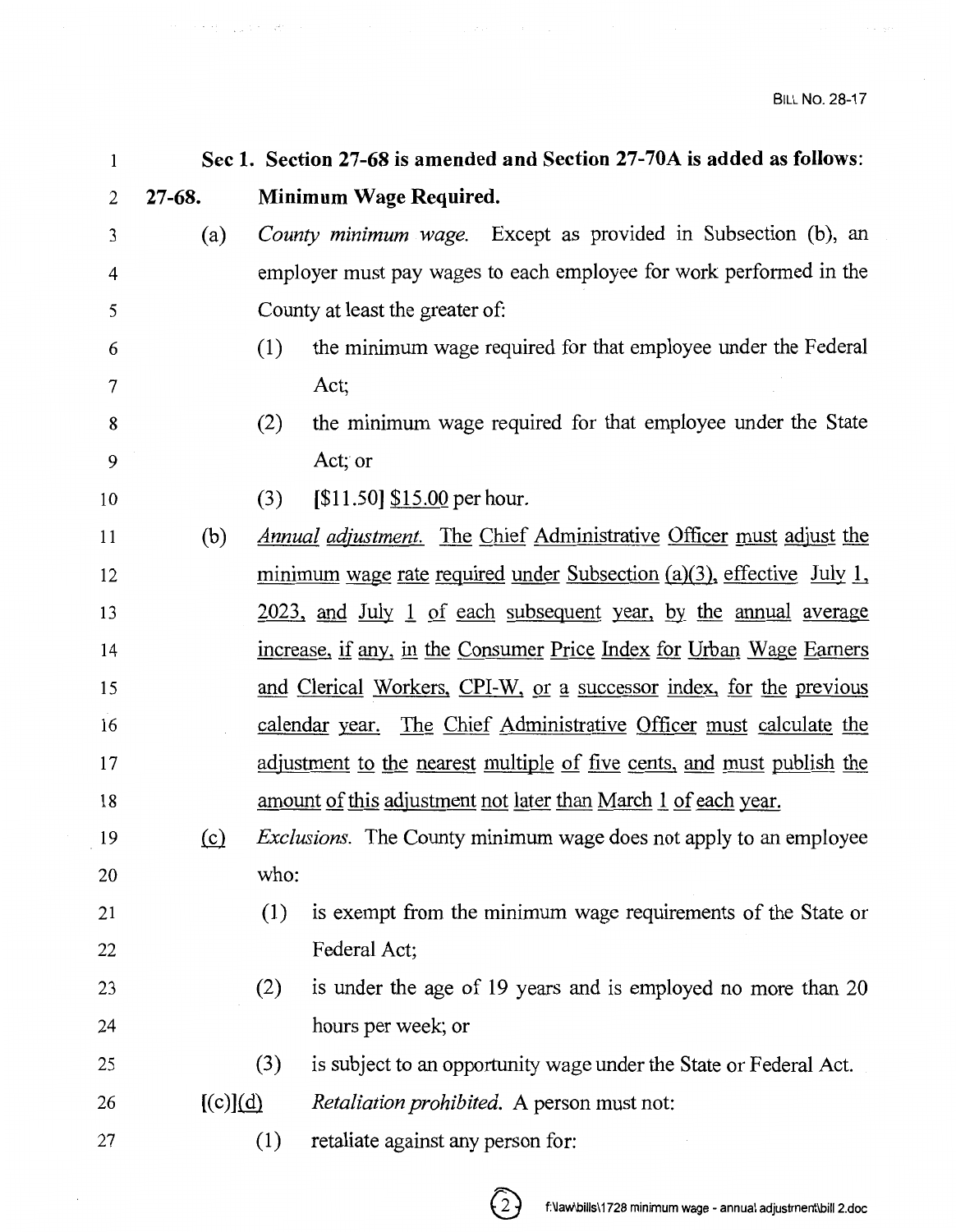| 28 |                          | (A)                 | lawfully opposing any violation of this Article; or                                    |
|----|--------------------------|---------------------|----------------------------------------------------------------------------------------|
| 29 |                          | (B)                 | filing a complaint, testifying, assisting, or participating in                         |
| 30 |                          |                     | any manner in an investigation, proceeding, or hearing                                 |
| 31 |                          |                     | under this Article; or                                                                 |
| 32 |                          | (2)                 | obstruct or prevent enforcement or compliance with this Article.                       |
| 33 |                          |                     | *<br>*                                                                                 |
| 34 |                          |                     | 27-70A. Annual impact analysis.                                                        |
| 35 |                          |                     | <u>The Office of Legislative Oversight must submit a report to the Council, by</u>     |
| 36 |                          |                     | <u>January 31 of each year, analyzing the impact of the County minimum wage on the</u> |
| 37 | <u>local</u> economy.    |                     |                                                                                        |
| 38 |                          | Sec. 2. Transition. |                                                                                        |
| 39 |                          |                     | Notwithstanding Section 27-68, as amended in Section 1, except when the                |
| 40 |                          |                     | scheduled increases are suspended under subsection (e), the County minimum wage,       |
| 41 |                          |                     | until July 1, 2022, must be the greater of the minimum wage required under the         |
| 42 | Federal or State Act or: |                     |                                                                                        |
| 43 | (a)                      |                     | for an employer who employs 26 or more employees:                                      |
| 44 |                          | (1)                 | effective July 1, 2018, $$12.50$ per hour;                                             |
| 45 |                          | (2)                 | effective July 1, 2019, \$13.75 per hour; and                                          |
| 46 |                          | (3)                 | effective July 1, 2020, \$15.00 per hour.                                              |
| 47 | (b)                      |                     | for an eligible employer under subsection (c):                                         |
| 48 |                          | (1)                 | effective July 1, 2018, \$12.00 per hour;                                              |
| 49 |                          | (2)                 | effective July 1, 2019, $$12.75$ per hour;                                             |
| 50 |                          | (3)                 | effective July 1, 2020, \$13.50 per hour; and                                          |
| 51 |                          | (4)                 | effective July 1, 2021, \$14.25 per hour.                                              |
| 52 | (c)                      |                     | An employer is eligible for the implementation schedule in subsection                  |
| 53 |                          |                     | (b) if the employer:                                                                   |
| 54 |                          | (1)                 | employs 25 or fewer employees;                                                         |

 $\mathcal{L}^{\mathcal{L}}(\mathcal{L}^{\mathcal{L}})$  . The contribution of the contribution of the contribution of the contribution of the contribution of the contribution of the contribution of the contribution of the contribution of the contr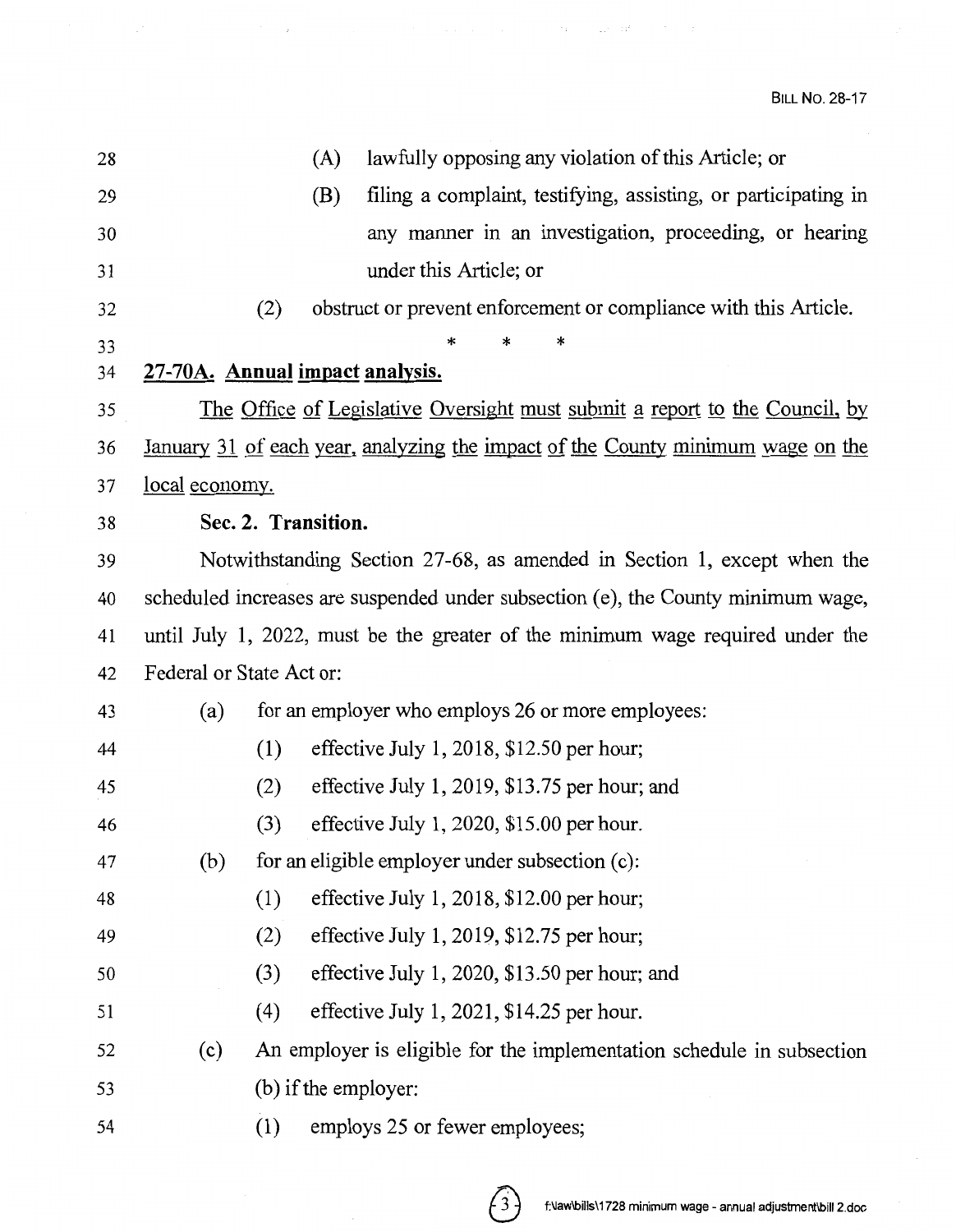55 56 57 58 59 60 (2) has tax exempt status under Section  $501(c)(3)$  of the Internal Revenue Code; or (3) provides: (A) "home health services" as defined by 42 C.F.R. § 440.70 or "home or community-based services" as defined by 42 C.F.R. § 440.180; 61 (B) receives at least 75% of gross revenues through state and 62 federal Medicaid programs; and 63 (C) is certified by the Office of Human Rights as meeting the 64 requirements of subparagraphs (A) and (B). 65 (d) For the purposes of subsections (a) and (b), an employer's number of 66 67 68 69 70 71 72 73 74 employees must be calculated based upon the employer's average number of employees per calendar week during the preceding calendar year for each week at least one employee worked for compensation. For employers that did not have any employees during the preceding calendar year, the employer's number of employees must be calculated based upon the average number of employees who worked for compensation per calendar week during the first 90 calendar days of the current year in which the employer engaged in business. 75 (e) (1) On or before January 31 of each year beginning in 2018 76 77 78 through 2022, to ensure that economic conditions can support a minimum wage increase, the Director of Finance must determine and certify to the Executive and Council if:

support the second control of the control of the control of the control of

**CALCULATION** 

79 80 81 (A) total private employment for Montgomery County decreased by 1.5% over the period from April 1 to June 30 of the previous year. The calculation must compare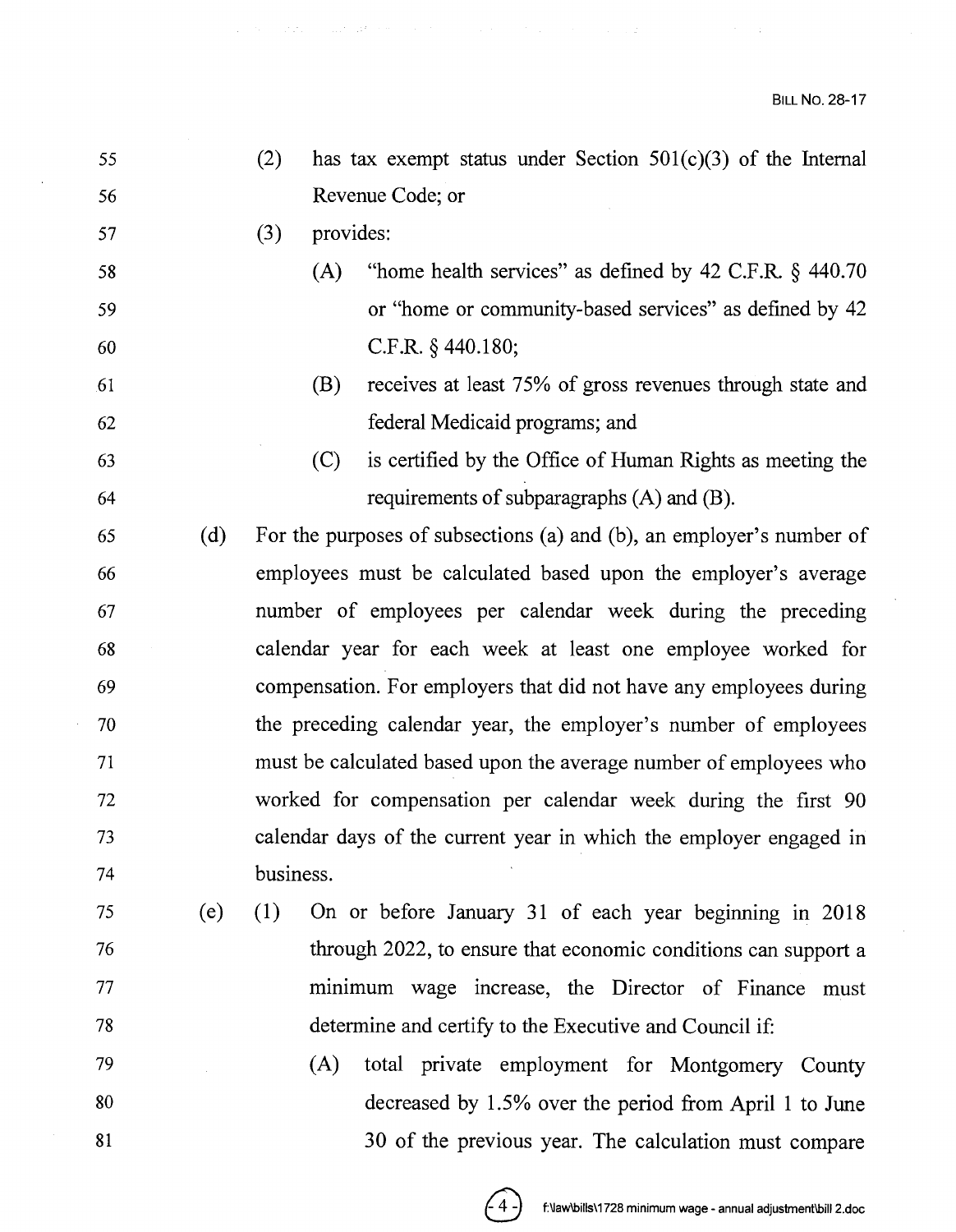$\label{eq:1.1} \lim_{\varepsilon\to 0}\frac{\mu(\mathcal{D}^{\varepsilon})}{\varepsilon} \leq \varepsilon^{\frac{1}{2}}\left(\frac{\varepsilon}{\varepsilon} \right)^{\frac{1}{2}}\left(\frac{\varepsilon}{\varepsilon} \right)^{\frac{1}{2}}\left(\frac{\varepsilon}{\varepsilon} \right)^{\frac{1}{2}}\left(\frac{\varepsilon}{\varepsilon} \right)^{\frac{1}{2}}\left(\frac{\varepsilon}{\varepsilon} \right)^{\frac{1}{2}}\left(\frac{\varepsilon}{\varepsilon} \right)^{\frac{1}{2}}\left(\frac{\varepsilon}{\varepsilon} \right)^{\frac$ 

| 82  |     |     | total private employment in June to total private                     |
|-----|-----|-----|-----------------------------------------------------------------------|
| 83  |     |     | employment in April, as reported by the Maryland State                |
| 84  |     |     | Department of Labor, Licensing, and Regulation's                      |
| 85  |     |     | Quarterly Census of Employment and Wages data series;                 |
| 86  |     | (B) | total private employment for Montgomery County                        |
| 87  |     |     | decreased by 2.0% over the period from January 1 to                   |
| 88  |     |     | June 30 of the previous year. The calculation must                    |
| 89  |     |     | compare total private employment in June to total private             |
| 90  |     |     | employment in January, as reported by the Maryland                    |
| 91  |     |     | State Department of Labor, Licensing, and Regulation's                |
| 92  |     |     | Quarterly Census of Employment and Wages data series;                 |
| 93  |     | (C) | the Gross Domestic Product of the United States, as                   |
| 94  |     |     | published by the U.S. Department of Commerce, has                     |
| 95  |     |     | experienced negative growth for the preceding two                     |
| 96  |     |     | quarters; or                                                          |
| 97  |     | (D) | the National Bureau of Economic Research<br>has                       |
| 98  |     |     | determined that the United States economy is in                       |
| 99  |     |     | recession.                                                            |
| 100 | (2) |     | If, in any year, the Director of Finance certifies that a condition   |
| 101 |     |     | in subparagraphs $(A)$ through $(D)$ of paragraph $(1)$ occurred, the |
| 102 |     |     | Executive may, on or before February 10 of that year, suspend         |
| 103 |     |     | the minimum wage increases scheduled under subsections (a)            |
| 104 |     |     | and (b) for that year.                                                |
| 105 | (3) |     | If the Executive suspends the scheduled minimum wage                  |
| 106 |     |     | increases for a year, all dates specified in subsections (a) and      |
| 107 |     |     | (b) that follow the temporary suspension must be postponed by         |
| 108 |     |     | an additional year.                                                   |

 $\Delta\phi$  and  $\Phi$  is a second contribution of the second contribution of the second contribution of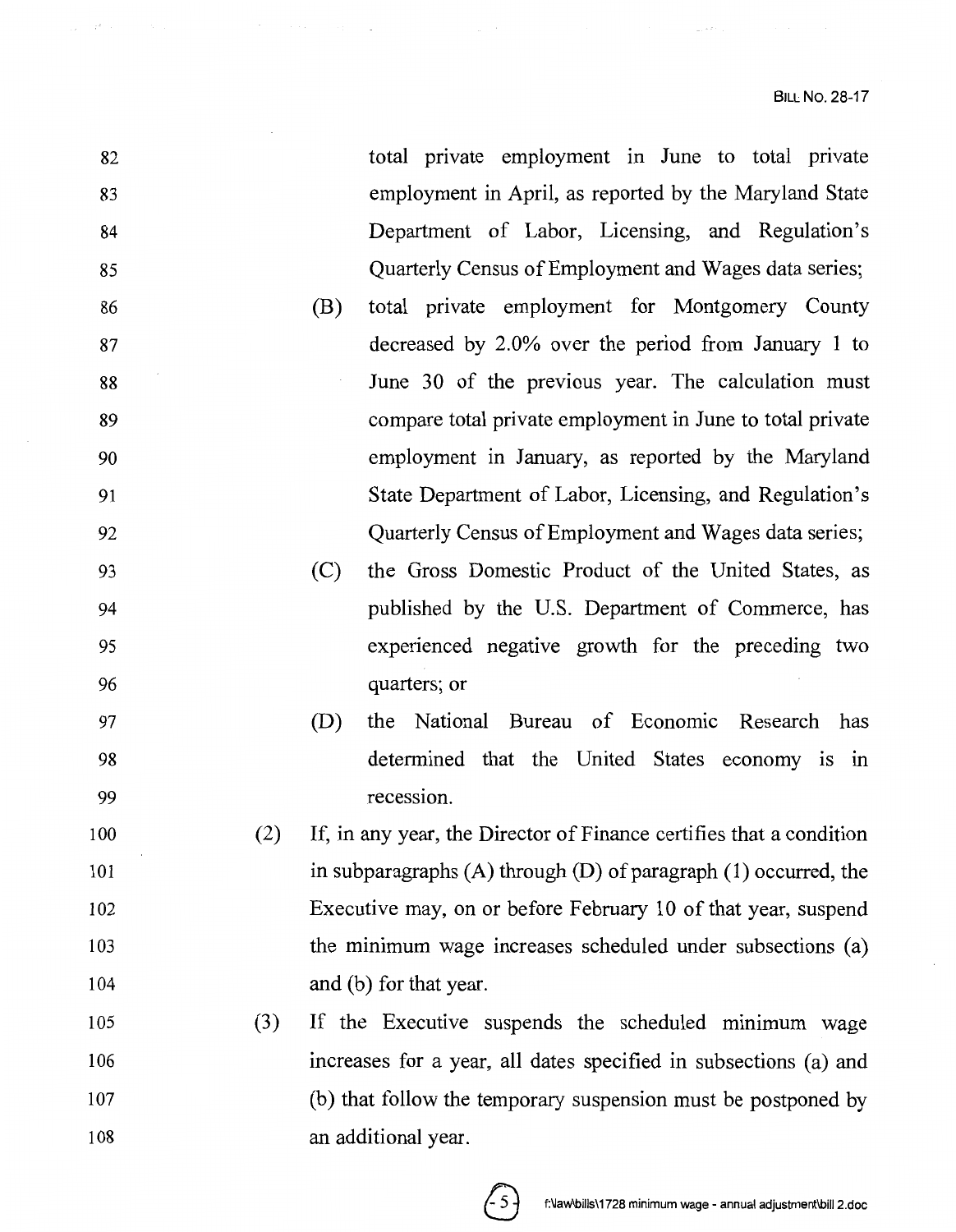109 (4) The Executive must not suspend scheduled minimum wage 110 **increases under this Section more than two times.** 

# 111 **Sec. 3. Effective Date.**

112 This Act takes effect on July 1, 2018.

 $\cdot$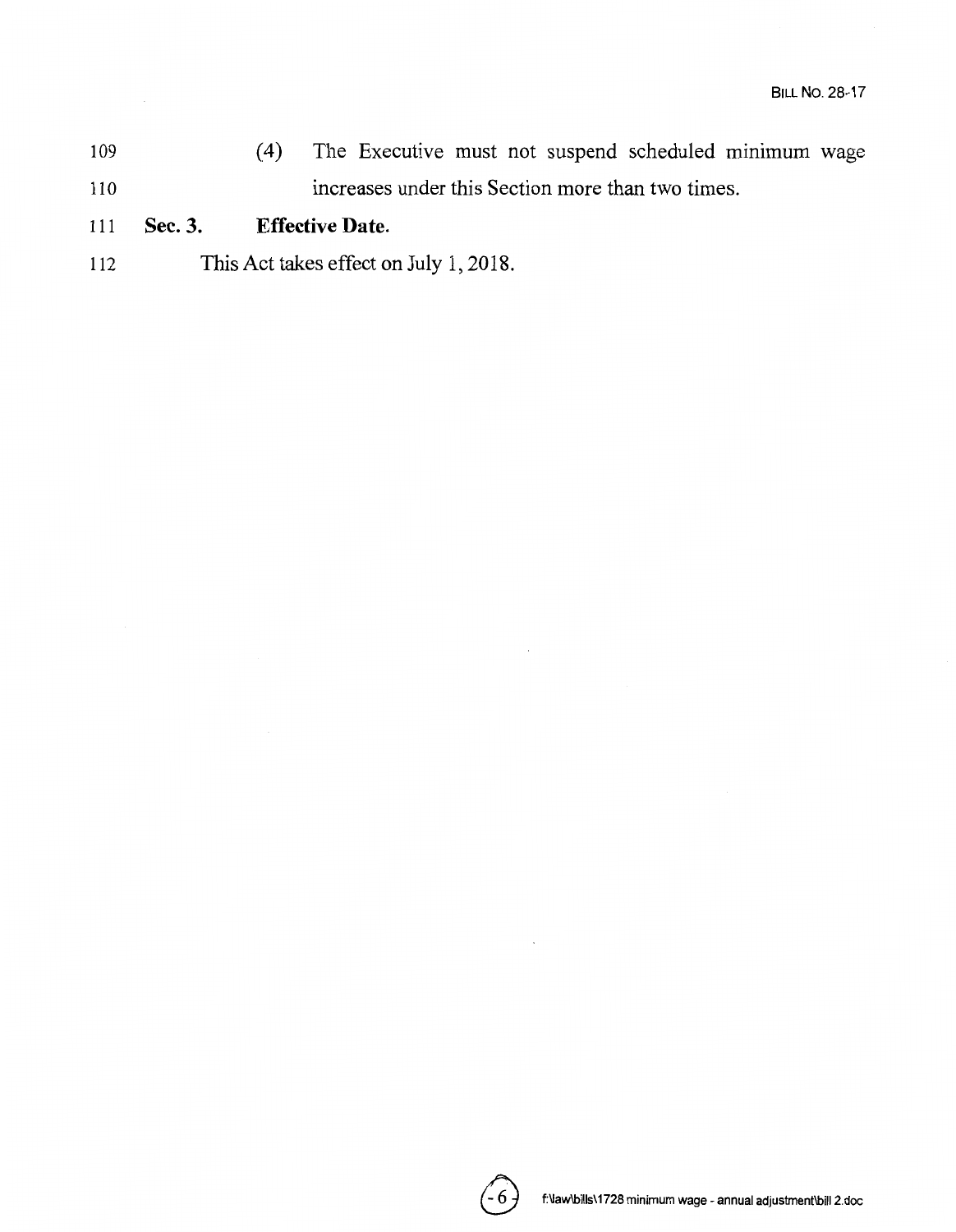# **LEGISLATIVE REQUEST REPORT**

Bill 28-17

*Human Rights and Civil Liberties* - *County Minimum Wage -Amount* - *Annual Adjustment* 

- **DESCRIPTION:**  The Bill would increase the County minimum wage that must be paid to certain employees working in the County for a private sector employer or the County government to \$15.00 per hour by 2020 for employers with 26 or more employees. Employers who **(1)** employ 25 or fewer employees (2) have tax exempt status under Section  $501(c)(3)$  of the Internal Revenue Code; or  $(3)$  provide "home health" services" or "home or community-based services," as defined under federal Medicaid regulations and receive at least 75% of gross revenues through state and federal medical programs would be required to pay at least \$15.00 per hour by 2022. It would also require annual adjustments to the County minimum wage each year beginning in 2023.
- **PROBLEM:**  The existing County minimum wage of \$11.50 per hour is insufficient to support a full-time worker in the County, and existing law does not provide for annual increases based on inflation.
- **GOALSAND OBJECTIVES:**  To maintain a reasonable living wage for workers in the County when the State and federal minimum wage is insufficient.
- **COORDINATION:**  Human Rights Commission, Office of Management and Budget, Department of Finance
- **FISCAL IMPACT:**  To be requested.

**ECONOMIC IMPACT:**  To be requested.

**EVALUATION:**  To be requested.

**EXPERIENCE ELSEWHERE:**  To be researched.

**SOURCE OF INFORMATION:**  Josh Hamlin, Legislative Attorney, 240-777-7892

**APPLICATION**  To be researched.

**WITHIN MUNICIPALITIES:** 

**PENALTIES:**  Class A civil citation and equitable relief.

F:\LA W\BILLS\1728 Minimum Wage - Annual Adjustrnent\LEGISLATIVE REQUEST REPORT.Doc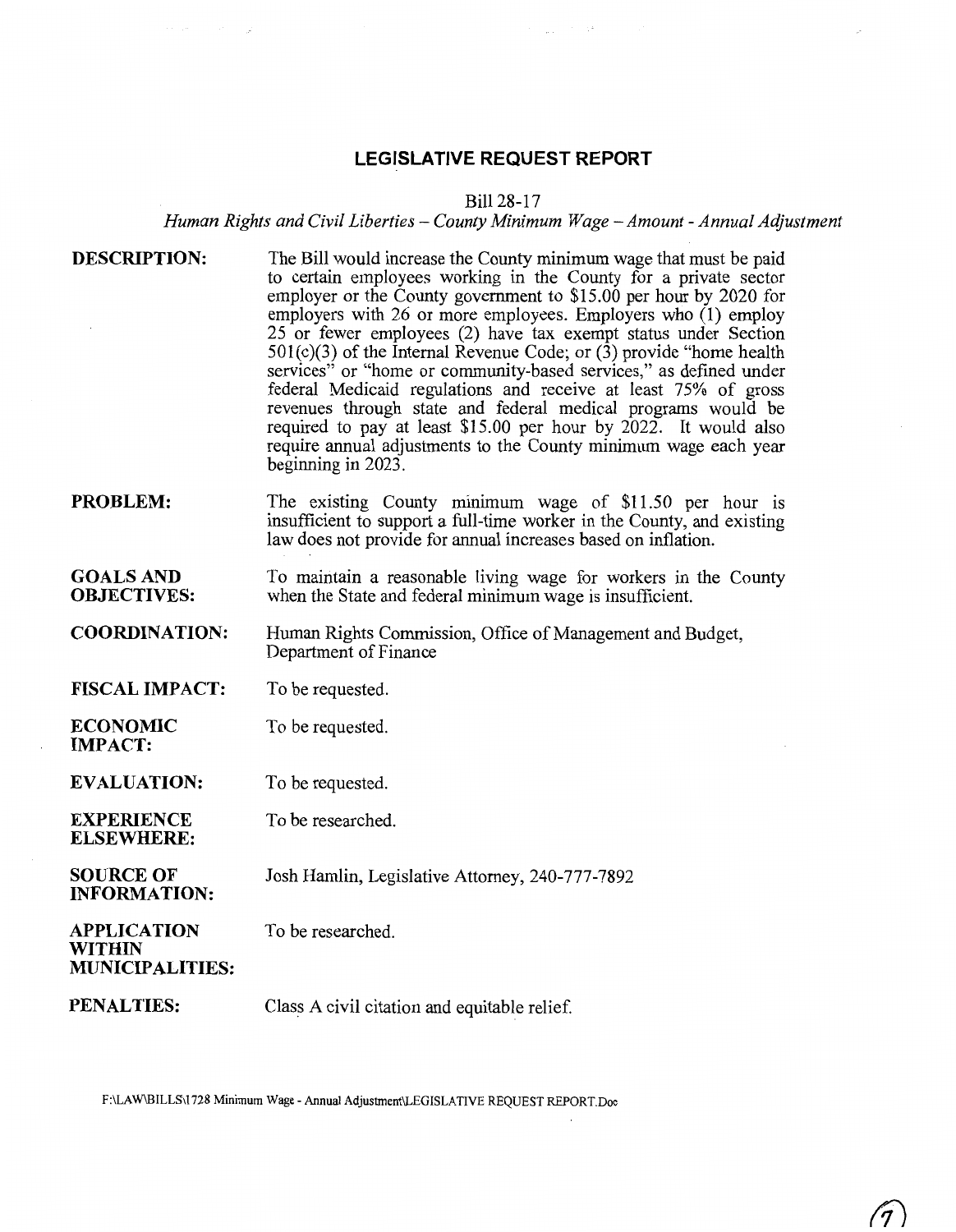

 $\mathbb{C}^{\text{max}}$  is the  $\mathbb{C}^{\text{max}}$ 

#### OFFICE OF THE COUNTY EXECUTIVE ROCKVILLE, MARYLAND 20850

#### MEMORANDUM

Isiah Leggett *County Executive* 

;:.~·-·\_·-: --. -.---· ... \_., ... j

· January 23, 2017

| TO: | Roger Berliner, President |
|-----|---------------------------|
|     | County Council            |

FROM:

Isiah Leggett, County Executive

SUBJECT:

Bill 12-16, Human Rights and Civil Liberties-County Minimum Wage - Amount - Annual Adjustment

There continues to be a great deal of discussion since the passage of Bill 12-16, Human Rights and Civil Liberties - County Minimum Wage - Amount - Annual Adjustment, and my position regarding this bill. I understand that there is a strong interest by some councilmembers to even reconsider the bill. However this is no longer a possibility since this bill has been signed and transmitted to the executive branch. At present, I have only three options: sign the bill and it becomes law as is, not sign the bill and it will go into effect without my signature or veto the bill. The only way to express my position regarding this bill at this time is to reluctantly veto and return it to you with what I believe is a more reasonable path to moving the County to a \$15 wage.

That said, I wish to congratulate the County Council on the very full and thoughtful discussion it held on the bill. In particular, I want to commend Councilmember Eirich for his commitment to the issue. I respect his very principled position on a matter that is extremely important to our County and the nation as a whole.

As I have said on numerous occasions, I support the effort to move toward \$15 per hour over an appropriate timeframe and under certain conditions. And that sentiment was expressed by you and your Council colleagues who voted against the bill. Indeed, the Council unanimously passed Bill 27-13, the 2013 Minimum Wage bill, and we celebrated together with a public bill signing ceremony. But this year's effort became much more contentious and divided resulting in only a 5-4 majority. Many believed it went too far, too fast, and I am disappointed that we did not find a broader consensus.

It is my hope that a modified bill can be introduced in the near future and, similar to the 2013 bill, receive greater support. Such an effort would send a stronger and clearer message to our County and to the rest of the State.

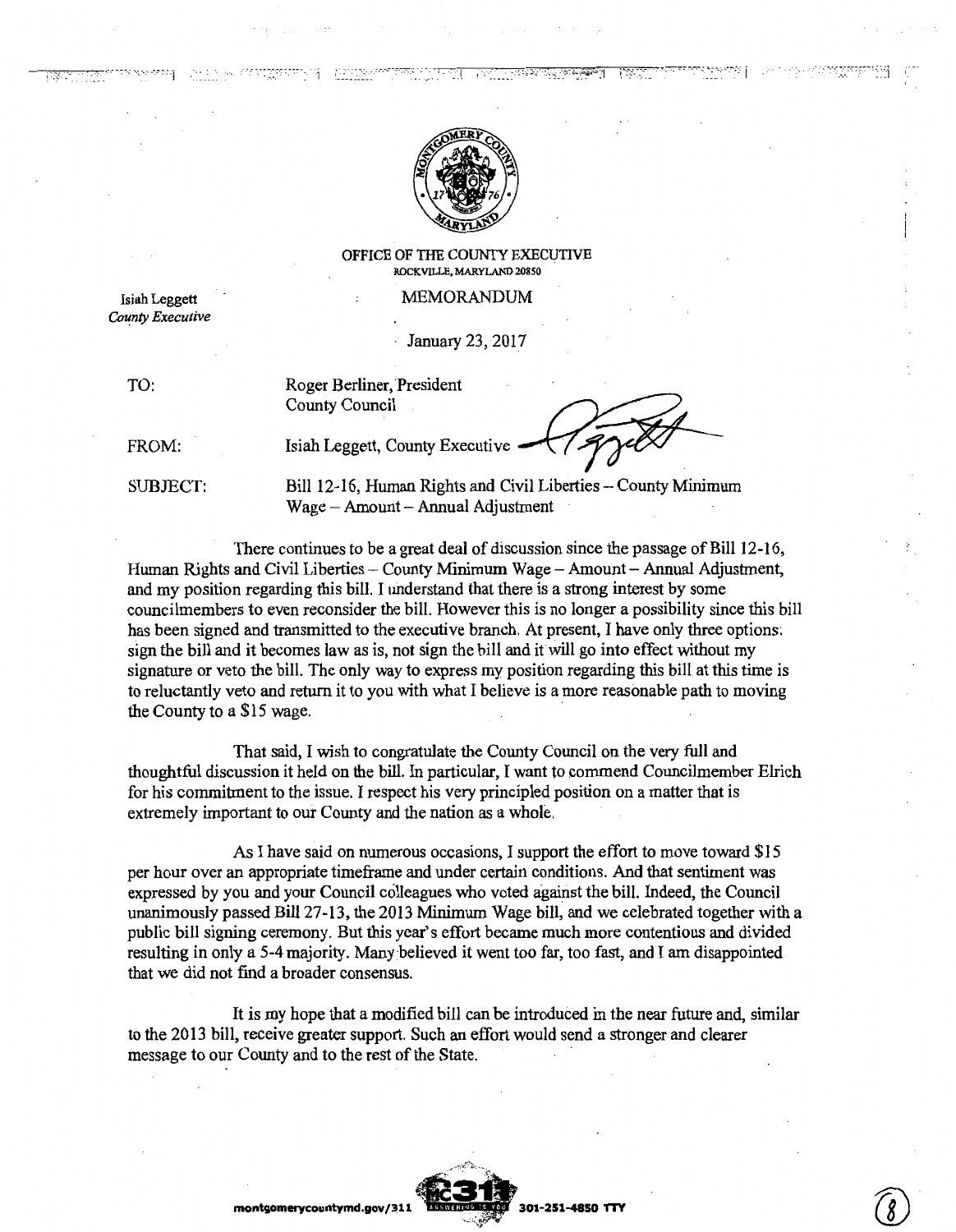Roger Berliner, President January 23, 2017 Page 2

**PERSONAL PROPERTY** 

While the Council adopted several amendments intended to address some of the issues I raised in my November 22, 2016 memorandum, I do not believe they went far enough to address the very serious issues that I am concerned about or to gain more widespread support. I wish to thank the Council for adopting my recommendation for the so-called "off ramp" to address concerns about increasing the minimum wage during economic downturns. Other issues, however, were not addressed satisfactorily.

*(--~--\_:\_·.\_-:5:·\_* ---- ... ·-·. -· ..

·.·J .....

*(i)* \_

As mentioned previously, Montgomery County has already put itself in the forefront on the minimum wage issue and several other initiatives to assist our more vulnerable residents. Montgomery County's minimum wage is, and will continue to be, higher than both the federal and State minimum wage, as well as that in all surrounding jurisdictions except the District of Columbia. I remain concerned, however, about the competitive disadvantage Bill 12- 16 would put the County in compared to our neighboring jurisdictions. Additionally, we must realize that Bill 27-13 would put our County in a different position compared to the few jurisdictions that have already passed a \$15 minimum wage. Unlike Seattle or New York City, we are not a "destination city" that draws great numbers of business travelers or tourists that will be able to afford higher costs for short-term visits. Our residents will essentially shoulder the bulk of the cost. Also, in California the \$15 minimum wage does not go effect until 2022, and there is an additional one-year phase-in for small businesses with less than 26 employees. For this reason and others, we must act in a more measured way based on the best information available and the potential unintended negative impacts to Montgomery County.

While some experts may disagree, I believe in an expeditious and timely study of relevant issues on the fiscal and economic impact of an increase in the minimum wage on Montgomery County, I maintain that a study will better inform the Council on the direct and indirect impacts on private employers' bottom line as well as the impact on County government. As you know, there are very few jurisdictions that provide the array of health and human services to help vulnerable populations at the same level that Montgomery County does. For example, all things remaining equal, if the Council continues the policy of providing financial support to our non-profit partners for imposed legislated wage adjustments, when the minimum wage reaches \$15, there will be a significant financial impact to the County. The County's budget for Developmental Disability providers alone would be \$21.1 million over the current FYI 7 base of \$13.8 million. Based on our current budget projections, this would be a very difficult amount to absorb, and this does not address the challenge faced by all of our non-profit partners.

Another example of the financial impact of the increase in the minimum wage comes from our Medicaid providers. I will send to you separately a letter and data I received a few days ago. In sum, they estimate that the move to \$15/hour will result in an approximate 5.5% increase in the cost of operations each year. Unlike some businesses, Medicaid providers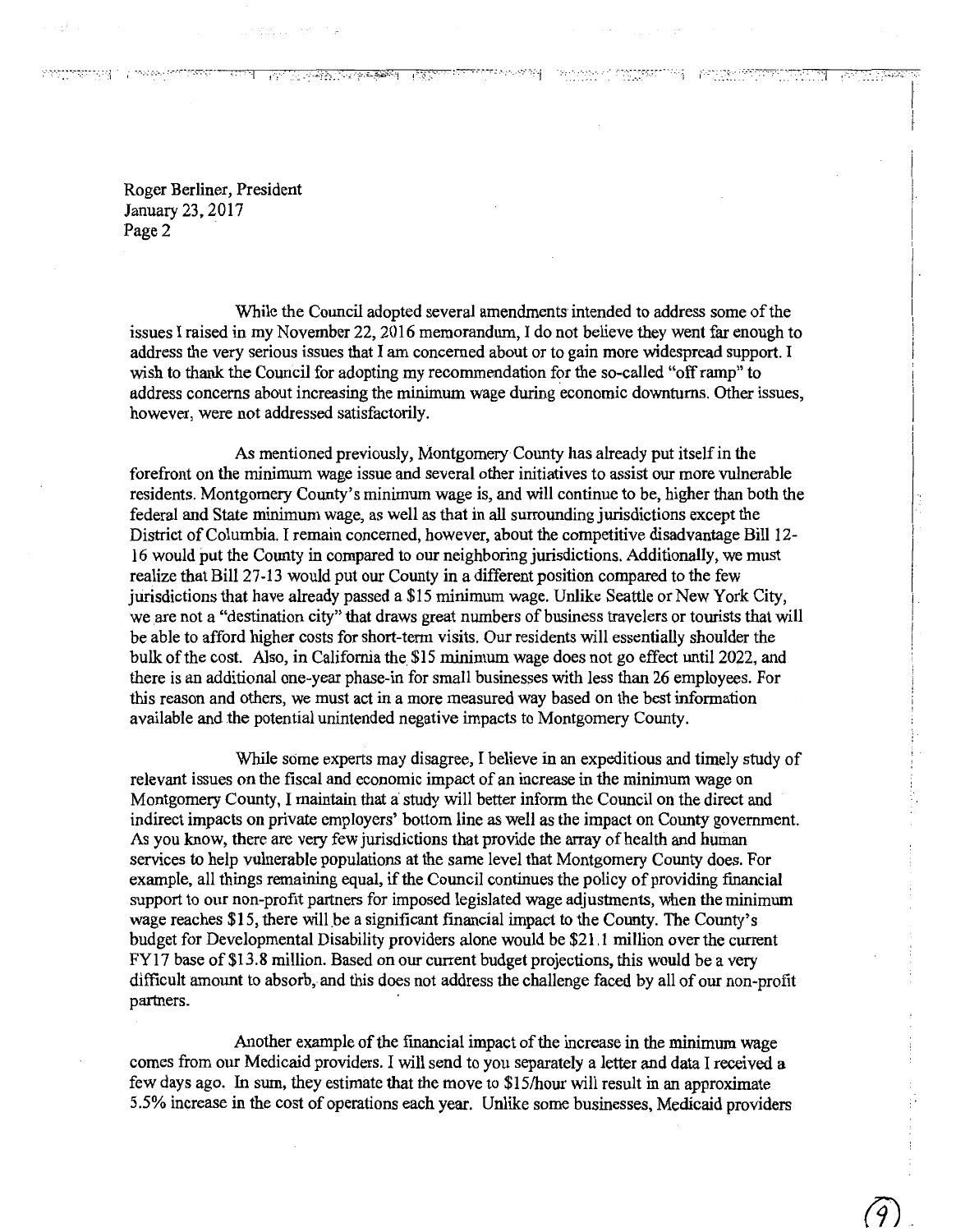Roger Berliner, President January 23, 2017 Page 3

**TANGAN TAGASAN** 

cannot legally pass these increases on to the consumer and will be unable to absorb the significant increased costs.

I • • • .•~. • • • • •" • • • <sup>~</sup>. . ·:· - . --- .I t·\_- .• -.

 $\sim$ 

. It is my view that a study addressing these issues can be accomplished in a relatively short time. I propose that it be completed by no later than July of this year. This study would give the Council ample time to propose and enact a new bill long before the first new increment under Bill 12-16 would have taken effect.

In my November 22, 2016 memorandum, I urged the Council to consider a longer timeframe for raising the County minimum wage, noting that California would not reach \$15 until 2022. While the Council provided an extension to 2022 for small employers (25 or fewer employees), the bill retained 2020 as the date for the County minimum to reach \$15/hour for all other employers. I think that is too fast and believe we should not reach \$15/hour for all employees until 2022. In addition, small employers will be hit particularly hard, and thus should be exempted entirely from the increased minimum wage requirement.

In summary, for me to fully agree with a bill, it should:

- Be based on an expeditious study on the direct and indirect financial impacts on private employers, non-profits and County government;
- Include an exemption for small business, the definition of which can be informed by the study;
- Include an exemption for youth workers; and,
- Provide for reaching \$15/hour in 2022

It is clear that there is broad support in the community and on the Council for an increase in the minimum wage to \$15/hour. The real questions are how quickly we get there and what exemptions should be made. By adopting a revised bill that addresses these issues, I believe we can work toward a broader consensus and a better outcome for Montgomery County residents and businesses.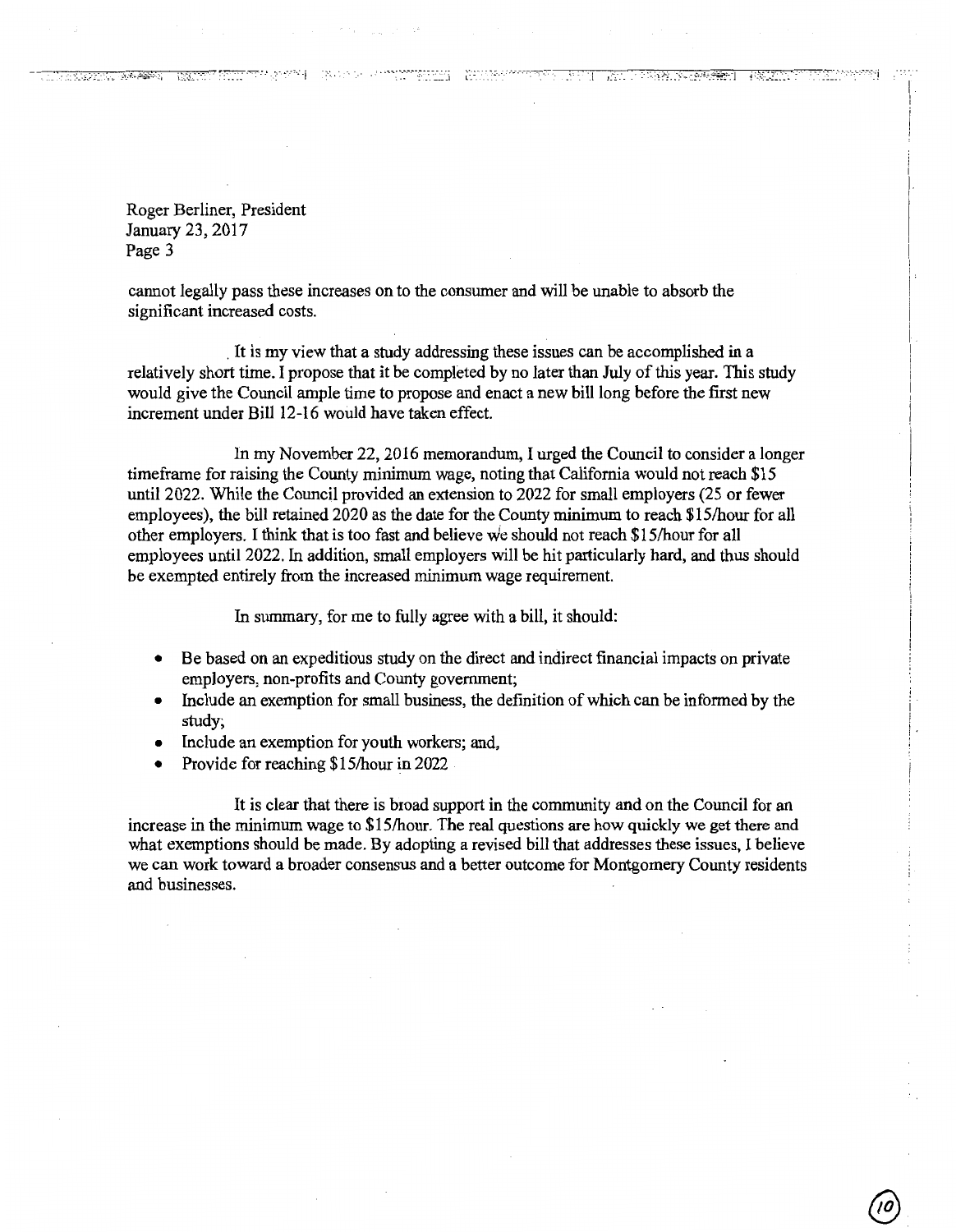Code of Federal Regulations Title 42. Public Health Chapter IV. Centers for Medicare & Medicaid Services, Department of Health and Human Services (Refs &Annas) Subchapter C. Medical Assistance Programs Part 440. Services: General Provisions (Refs & Annas) Subpart A. Definitions

### 42 C.F.R. § 440.70

#### § 440.70 Home health services.

# Effective: July 1, 2016 Currentness

(a) "Home health services" means the services in paragraph (b) of this section that are provided to a beneficiary-

(1) At his place of residence, as specified in paragraph (c) of this section; and

(2) On his or her physician's orders as part of a written plan of care that the physician reviews every 60 days, except as specified in paragraph  $(b)(3)$  of this section.

(b) Home health services include the following services and items. Paragraphs (b)(l), (2) and (3) of this section are required services and items that must be covered according to the home health coverage parameters. Services in paragraph (b)(4) of this section are optional. Coverage of home health services cannot be contingent upon the beneficiary needing nursing or therapy services.

(1) Nursing service, as defined in the State Nurse Practice Act, that is provided on a part-time or intermittent basis by a home health agency as defined in paragraph (d) of this section, or if there is no agency in the area, a registered nurse who-

(i) Is currently licensed to practice in the State;

(ii) Receives written orders from the patient's physician;

(iii) Documents the care and services provided; and

(iv) Has had orientation to acceptable clinical and administrative recordkeeping from a health department nurse.

(2) Home health aide service provided by a home health agency,

 $\bigcirc$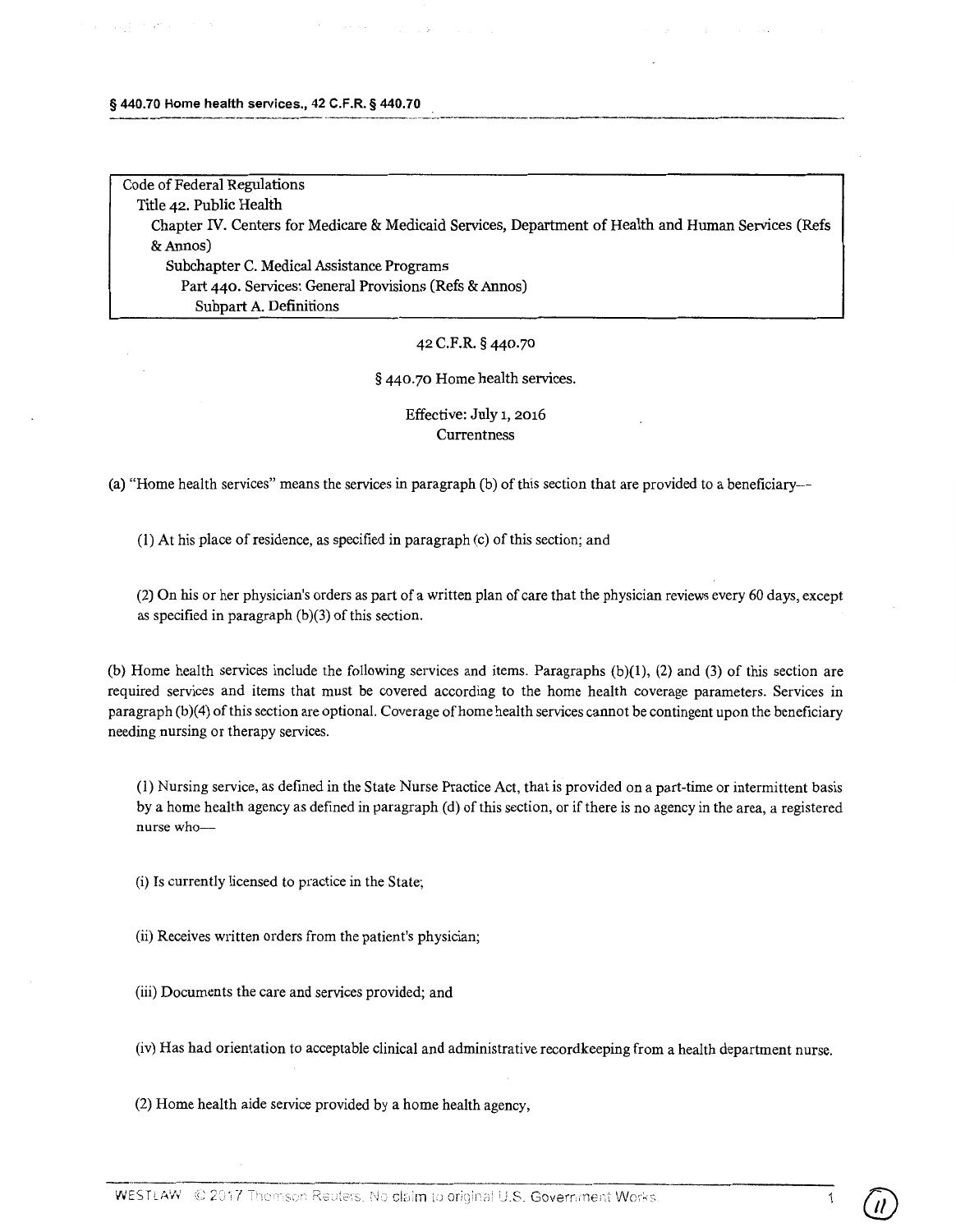(3) Medical supplies, equipment, and appliances suitable for use in any setting in which normal life activities take place, as defined at  $\S$  440.70(c)(1).

**(i)** Supplies are health care related items that are consumable or disposable, or cannot withstand repeated use by more than one individual, that are required to address an individual medical disability, illness or injury.

(ii) Equipment and appliances are items that are primarily and customarily used to serve a medical purpose, generally are not useful to an individual in the absence of a disability, illness or injury, can withstand repeated use, and can be reusable or removable. State Medicaid coverage of equipment and appliances is not restricted to the items covered as durable medical equipment in the Medicare program.

(iii) A beneficiary's need for medical supplies, equipment, and appliances must be reviewed by a physician annually.

(iv) Frequency of further physician review of a beneficiary's continuing need for the items is determined on a caseby-case basis, based on the nature of the item prescribed;

(v) States can have a list of preapproved medical equipment supplies and appliances for administrative ease but States are prohibited from having absolute exclusions of coverage on medical equipment, supplies, or appliances. States must have processes and criteria for requesting medical equipment that is made available to individuals to request items not on the State's list. The procedure must use reasonable and specific criteria to assess items for coverage. When denying a request, a State must inform the beneficiary of the right to a fair hearing.

(4) Physical therapy, occupational therapy, or speech pathology and audiology services, provided by a home health agency or by a facility licensed by the State to provide medical rehabilitation services. (See § 441.15 of this subchapter.)

(c) A beneficiary's place of residence, for home health services, does not include a hospital, nursing facility, or intermediate care facility for individuals with intellectual disabilities, except for home health services in an intermediate care facility for Individuals with Intellectual Disabilities that are not required to be provided by the facility under subpart I of part 483. For example, a registered nurse may provide short-term care for a beneficiary in an intermediate care facility for Individuals with Intellectual Disabilities during an acute illness to avoid the beneficiary's transfer to a nursing facility.

(I) Nothing in this section should be read to prohibit a beneficiary from receiving home health services in any setting in which normal life activities take place, other than a hospital, nursing facility; intermediate care facility for individuals with intellectual disabilities; or any setting in which payment is or could be made under Medicaid for inpatient services that include room and board. Home health services cannot be limited to services furnished to beneficiaries who are homebound.

(2) Additional services or service hours may, at the State's option, be authorized to account for medical needs that arise in the settings home health services are provided.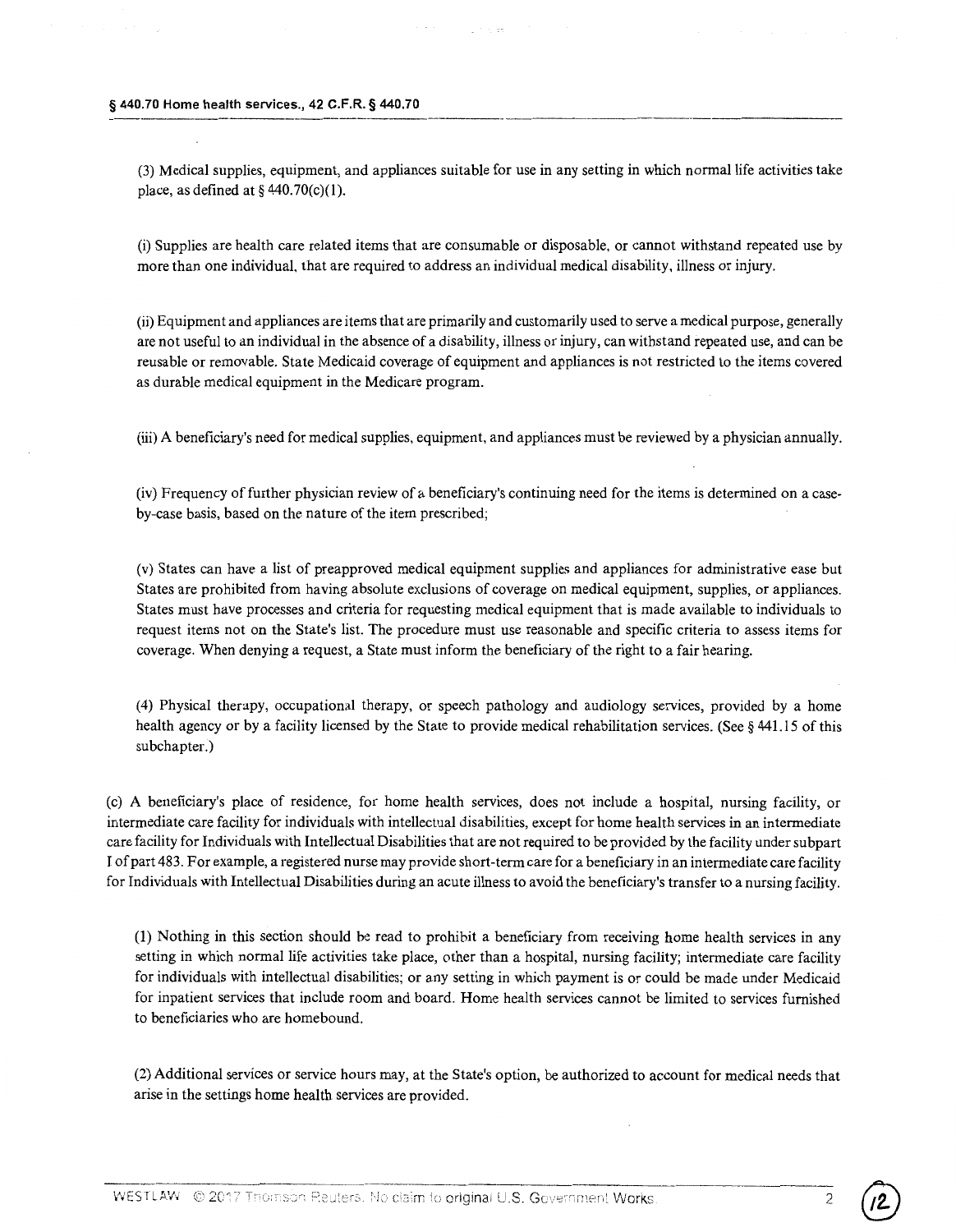TECHNICAL TERRA

(d) "Home health agency" means a public or private agency or organization, or part of an agency or organization, that meets requirements for participation in Medicare, including the capitalization requirements under§ 489.28 of this chapter.

(e) A "facility licensed by the State to provide medical rehabilitation services" means a facility that-

(I) Provides therapy services for the primary purpose of assisting in the rehabilitation of disabled individuals through an integrated program of-

(i) Medical evaluation and services; and

(ii) Psychological, social, or vocational evaluation and services; and

(2) Is operated under competent medical supervision either---

(i) In connection with a hospital; or

(ii) As a facility in which all medical and related health services are prescribed by or under the direction of individuals licensed to practice medicine or surgery in the State.

(f) No payment may be made for services referenced in paragraphs  $(b)(1)$  through (4) of this section, unless the physician referenced in paragraph (a)(2) of this section or for medical equipment, the allowed non-physician practitioner, as described in paragraph (f)(3)(ii) through (v), with the exception of certified nurse-midwives, as described in paragraph  $(f)(3)(iii)$  documents that there was a face-to-face encounter with the beneficiary that meets the following requirements:

(I) For the initiation of home health services, the face-to-face encounter must be related to the primary reason the beneficiary requires home health services and must occur within the 90 days before or within the 30 days after the start of the services.

(2) For the initiation of medical equipment, the face-to-face encounter must be related to the primary reason the beneficiary requires medical equipment and must occur no more than 6 months prior to the start of services.

(3) The face-to-face encounter may be conducted by one of the following practitioners:

(i) The physician referenced in paragraph (a)(2) of this section;

(ii) A nurse practitioner or clinical nurse specialist, as those terms are defined in section 1861(aa)(5) of the Act, working in collaboration with the physician referenced in paragraph (a) of this section, in accordance with State law;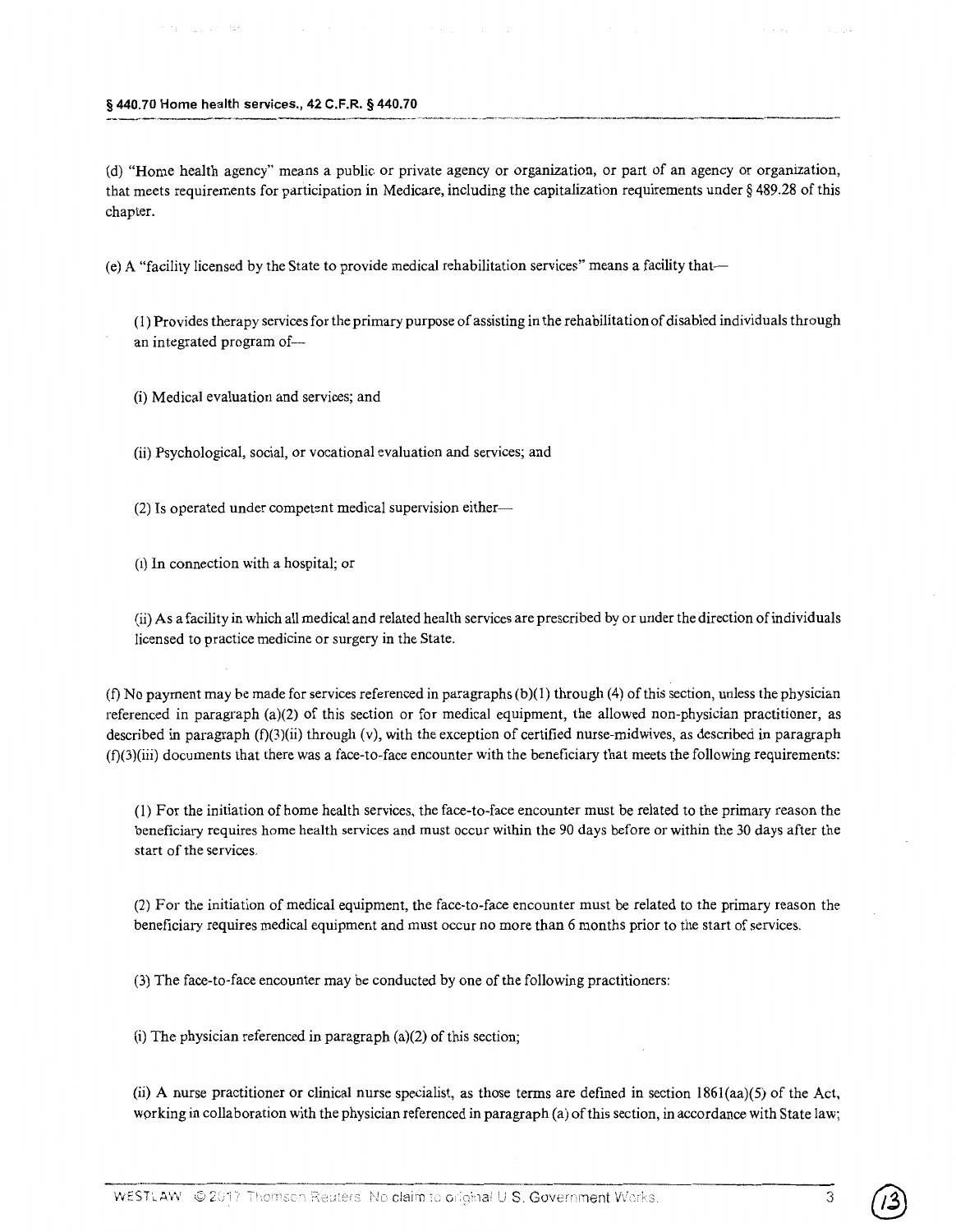(iii) A certified nurse midwife, as defined in section 186l(gg) of the Act, as authorized by State law;

(iv) **A** physician assistant, as defined in section 186l(aa)(5) of the Act, under the supervision of the physician referenced in paragraph (a) of this section; or

(v) For beneficiaries admitted to home health immediately after an acute or post-acute stay, the attending acute or post-acute physician.

(4) The allowed non-physician practitioner, as described in paragraph  $(f)(3)(ii)$  through (v) of this section, performing the face-to-face encounter must communicate the clinical findings of that face-to-face encounter to the ordering physician. Those clinical findings must be incorporated into a written or electronic document included in the beneficiary's medical record.

(5) To assure clinical correlation between the face-to-face encounter and the associated home health services, the physician responsible for ordering the services must:

(i) Document the face-to-face encounter which is related to the primary reason the patient requires home health services, occurred within the required timeframes prior to the start of home health services.

(ii) Must indicate the practitioner who conducted the encounter, and the date of the encounter.

(6) The face-to-face encounter may occur through telehealth, as implemented by the State.

 $(g)(1)$  No payment may be made for medical equipment, supplies, or appliances referenced in paragraph (b)(3) of this section to the extent that a face-to-face encounter requirement would apply as durable medical equipment (DME) under the Medicare program, unless the physician referenced in paragraph (a)(2) of this section or allowed non-physician practitioner, as described in paragraph  $(f)(3)(ii)$  through (v) of this section documents a face-to-face encounter with the beneficiary consistent with the requirements of paragraph (f) of this section except as indicated in paragraph  $(g)(2)$  of this section.

(2) The face-to-face encounter may be performed by any of the practitioners described in paragraph (f)(3) of this section, with the exception of certified nurse-midwives, as described in paragraph (f)(3)(iii) of this section.

#### **Credits**

[43 FR 45224, Sept. 29, 1978, as amended at 45 FR 24888, April 11, 1980; 62 FR 47902, Sept. 11, 1997; 62 FR 49726, Sept. 23, 1997; 63 FR 310, Jan. 5, 1998; 81 FR 5566, Feb. 2, 2016]

SOURCE: 43 FR 45224, Sept. 29, 1978; 51 FR 41338, Nov. 14, 1986; 77 FR 29028, May 16, 2012, unless otherwise noted.

AUTHORITY: Sec. 1102 of the Social Security Act (42 U.S.C. 1302).

 $\mathcal{U}^{\mathcal{U}}$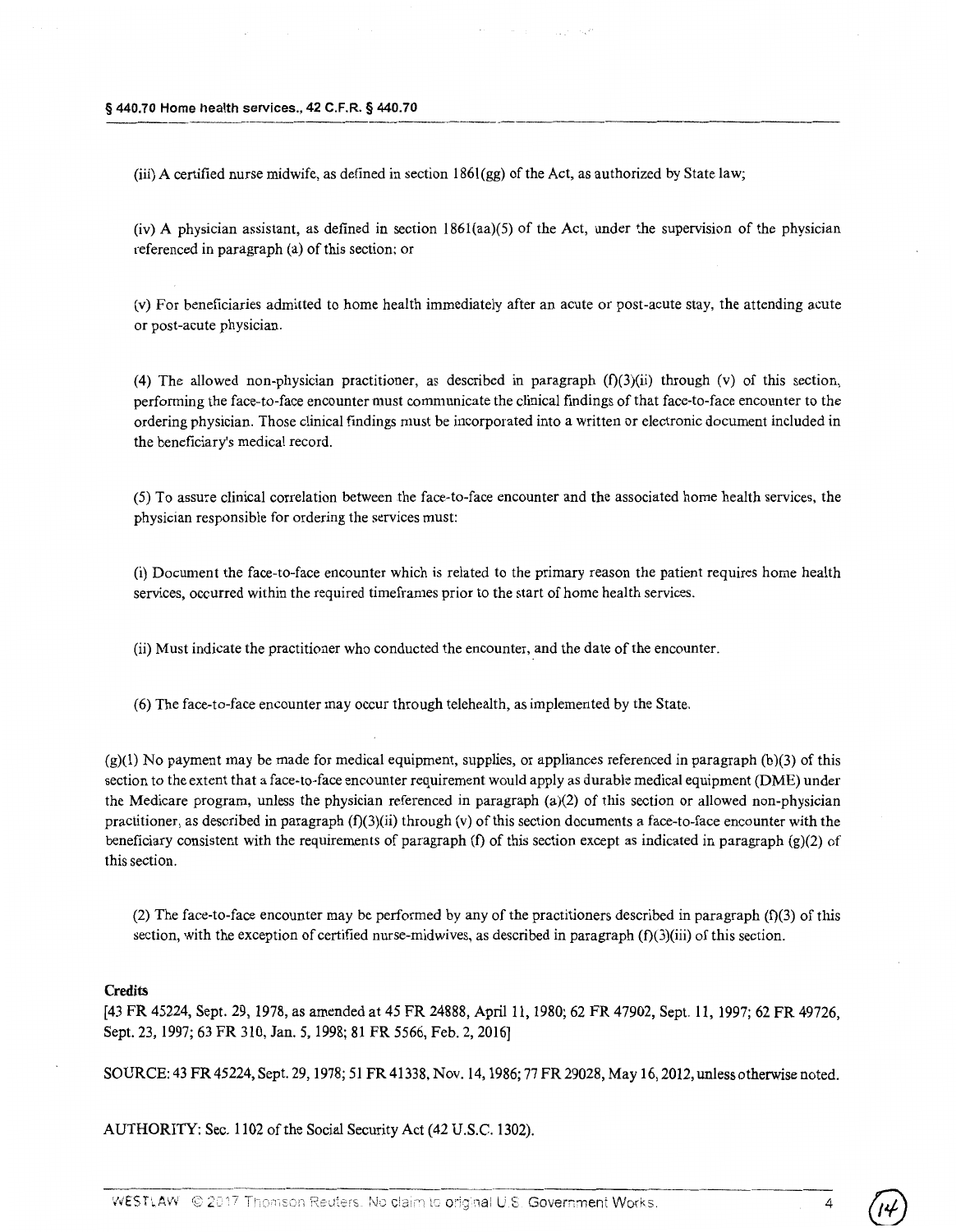Notes of Decisions (35)

 $\sim$  1  $-$ 

 $\mathcal{L}_{\rm{max}} = 1.52$ 

Current through July 6, 2017; 82 FR 31277.

End of Document COMERCIAL CONSERVATION CONTROLLERS. No claim to original U.S. Government Works.

 $\mathbf 5$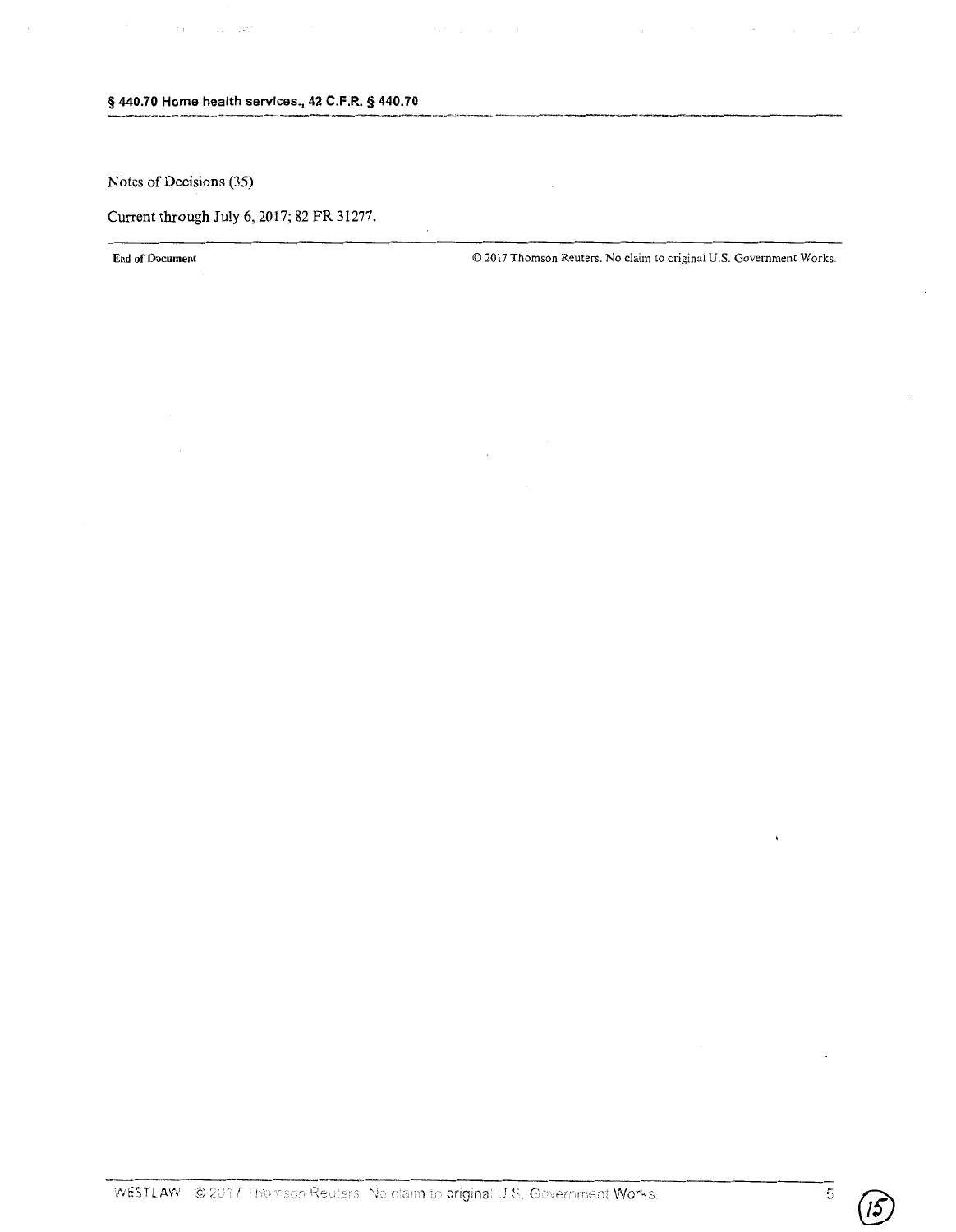Code of Federal Regulations Title 42. Public Health Chapter IV. Centers for Medicare & Medicaid Services, Department of Health and Human Services (Refs &Annos) Subchapter C. Medical Assistance Programs Part 440. Services: General Provisions (Refs & Annos) Subpart A. Definitions

#### 42 C.F.R. § 440.180

#### § 440.180 Home and community-based waiver services.

## Effective: March 17, 2014 **Currentness**

(a) Description and requirements for services. "Home or community-based services" means services, not otherwise furnished under the State's Medicaid plan, that are furnished under a waiver granted under the provisions of part 441, subpart G of this chapter.

(1) These services may consist of any or all of the services listed in paragraph (b) of this section, as those services are defined by the agency and approved by **CMS.** 

(2) The services must meet the standards specified in § 441.302(a) of this chapter concerning health and welfare assurances.

(3) The services are subject to the limits on FFP described in§ 441.310 of this chapter.

(b) Included services. Home or community-based services may include the following services, as they are defined by the agency and approved by CMS:

 $\circled{b}$ 

- (I) Case management services.
- (2) Homemaker services.
- (3) Home health aide services.
- (4) Personal care services.
- (5) Adult day health services.

(6) Habilitation services.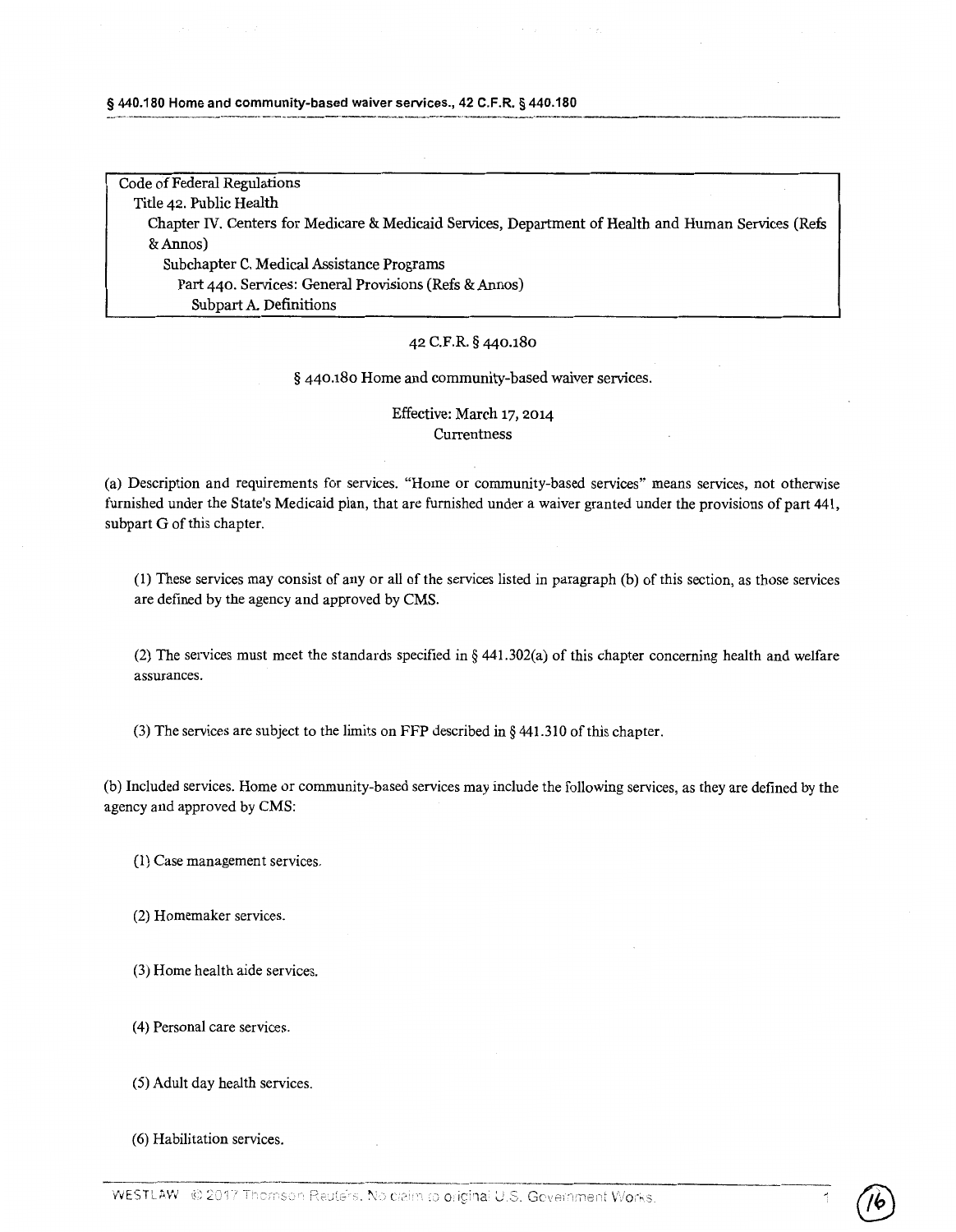(7) Respite care services.

(8) Day treatment or other partial hospitalization services, psychosocial rehabilitation services and clinic services (whether or not furnished in a-facility) for individuals with chronic mental illness, subject to the conditions specified in paragraph (d) of this section.

(9) Other services requested by the agency and approved by CMS as cost effective and necessary to avoid institutionalization.

(c) Expanded habilitation services, effective October 1, 1997-

(1) General rule. Expanded habilitation services are those services specified in paragraph (c)(2) of this section.

(2) Services included. The agency may include as expanded habilitation services the following services:

(i) Prevocational services, which means services that prepare an individual for paid or unpaid employment and that are not job-task oriented but are, instead, aimed at a generalized result. These services may include, for example, teaching an individual such concepts as compliance, attendance, task completion, problem solving and safety. Prevocational services are distinguishable from noncovered vocational services by the following criteria:

(A) The services are provided to persons who are not expected to be able to join the general work force or participate in a transitional sheltered workshop within one year (excluding supported employment programs).

(B) If the beneficiaries are compensated, they are compensated at less than 50 percent of the minimum wage;

(C) The services include activities which are not primarily directed at teaching specific job skills but at underlying habilitative goals (for example, attention span, motor skills); and

(D) The services are reflected in a plan of care directed to habilitative rather than explicit employment objectives.

(ii) Educational services, which means special education and related services (as defined in sections 602(16) and (17) of the Education of the Handicapped Act) (20 U.S.C. 1401 (16 and 17)) to the extent they are not prohibited under paragraph (c)(3)(i) of this section.

(iii) Supported employment services, which facilitate paid employment, that are-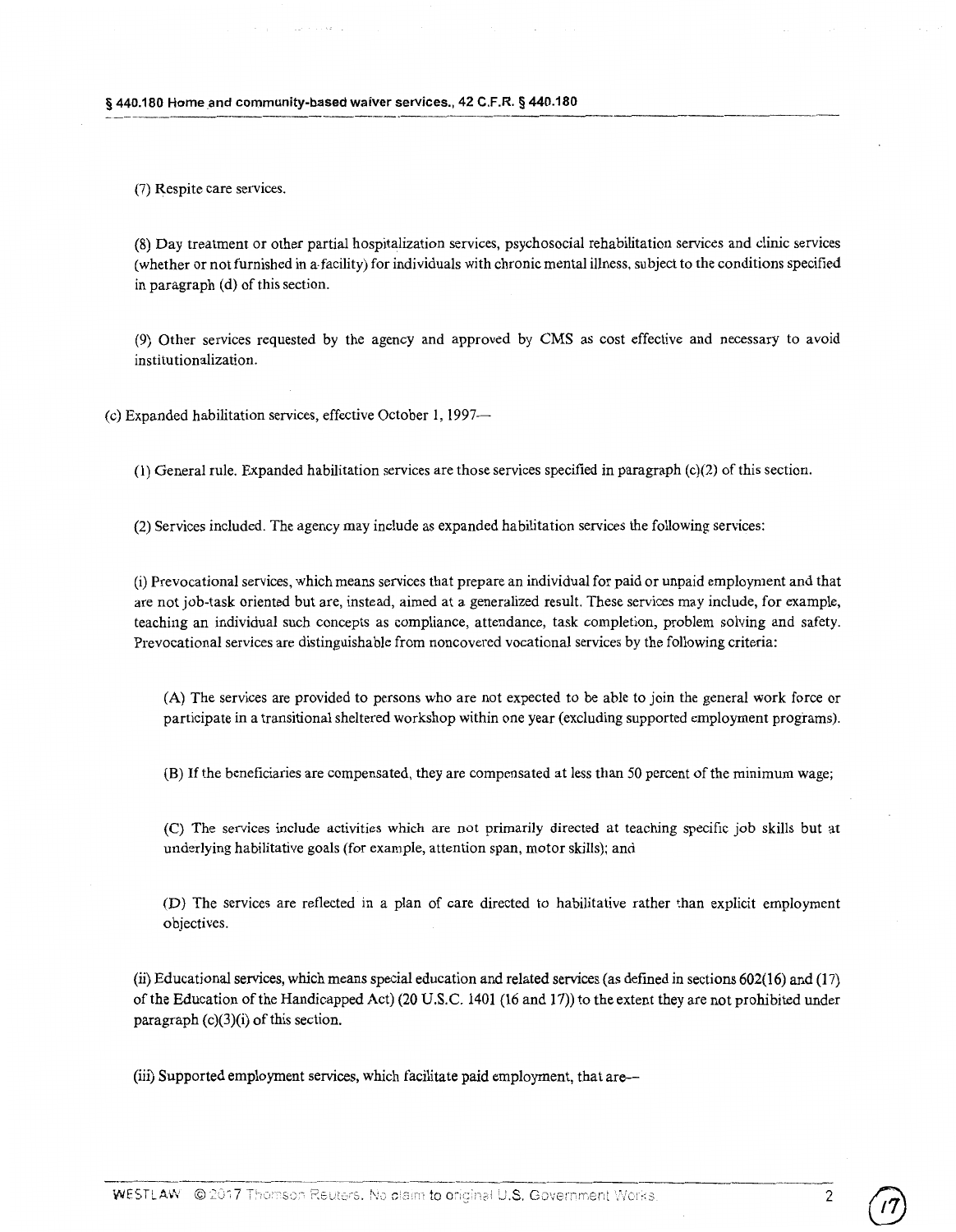(A) Provided to persons for whom competitive employment at or above the minimum wage is unlikely and who, because of their disabilities, need intensive ongoing support to perform in a work setting;

(B) Conducted in a variety of settings, particularly worksites in which persons without disabilities are employed; and

(C) Defined as any combination of special supervisory services, trammg, transportation, and adaptive equipment that the State demonstrates are essential for persons to engage in paid employment and that are not normally required for nondisabled persons engaged in competitive employment.

(3) Services not included. The following services may not be included as habilitation services:

(i) Special education and related services (as defined in sections 602(16) and (17) of the Education of the Handicapped Act) (20 U.S.C. 1401 (16) and (17)) that are otherwise available to the individual through a local educational agency.

(ii) Vocational rehabilitation services that are otherwise available to the individual through a program funded under section 110 of the Rehabilitation Act of 1973 (29 U.S.C. 730).

(d) Services for the chronically mentally ill-

(1) Services included. Services listed in paragraph (b)(8) of this section include those provided to individuals who have been diagnosed as being chronically mentally ill, for which the agency has requested approval as part of either a new waiver request or a renewal and which have been approved by CMS on or after October 21, 1986.

 $(2)$  Services not included. Any home and community-based service, including those indicated in paragraph  $(b)(8)$  of this section, may not be included in home and community-based service waivers for the following individuals:

(i) For individuals aged 22 through 64 who, absent the waiver, would be institutionalized in an institution for mental diseases (IMD); and, therefore, subject to the limitation on IMDs specified in§ 435.1009(a)(2) of this chapter.

(ii) For individuals, not meeting the age requirements described in paragraph  $(d)(2)(i)$  of this section, who, absent the waiver, would be placed in an IMD in those States that have not opted to include the benefits defined in § 440.140 or§ 440.160.

#### **Credits**

[46 FR 48540, Oct. 1, 1981; 50 FR 10026, March 13, 1985; 59 FR 37716, July 25, 1994; 65 FR 60107, Oct. 10, 2000; 71 FR 39229, July 12, 2006; 72 FR 38690, July 13, 2007; 79 FR 3029, Jan. 16, 2014]

SOURCE: 43 FR45224, Sept. 29, 1978; 51 FR41338, Nov.14, 1986; 77 FR29028,May 16, 2012, unless otherwise noted.

3